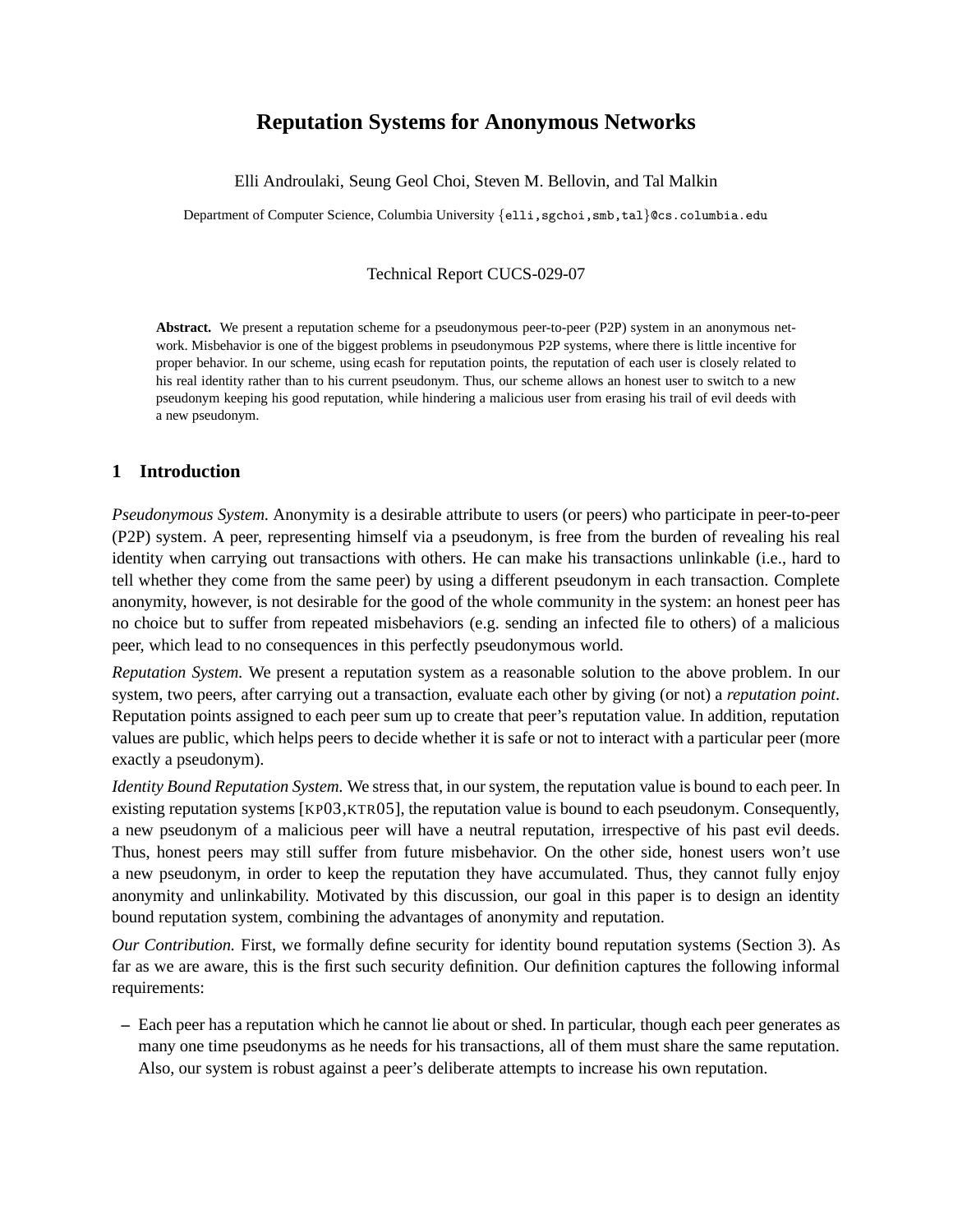**–** Reputation are updated and demonstrated in a way that does not compromise anonymity. In particular, the system maintains unlinkability between the identity of a peer and his pseudonyms and unlinkability among pseudonyms of the same peer.

Our second contribution is the construction of a reputation scheme that satisfies the security definition. It is a nontrivial task to realize a secure identity bound reputation scheme, as the requirements of anonymity and reputation maintenance are (seemingly) conflicting. Here, we only briefly give basic ideas for the construction (see Section 2 for high level description of our scheme and Section 5 for the detail). To satisfy the first item, we need a central entity, *Bank*. Bank, aware of the identity of each peer, keeps reputation accounts by the peer, and is considered trusted to perform its functional operations — reputation updates etc. — correctly. Since we do not consider Bank trusted in terms of the anonymity requirements, we need to utilize a two-stage reputation deposit procedure. For the second item, we use the concept of *e-cash*. E-cash is well-suited to our system since it can be spent anonymously, even to Bank. We also use other primitives, such as anonymous credential system and blind signatures.

*Organization.* In Section 2 we provide a high level description of our scheme. In Section 3 we present our model, including security requirements. The building blocks used by our system are described in Section 4, followed by a detailed description of our system in Section 5. Related work and future directions are discussed in Sections 6 and 7 respectively.

### **2 System Considerations and High Level Approach**

In this section we discuss system considerations and present a high level description of our scheme.

*System Considerations and Assumptions.* We assume that all communication takes place over an anonymous communication network, e.g., a Mixnet [C81] or an Onion Router [SGR97,DMS04]. We further assume that this network is, in fact, secure. While we are not minimizing the difficulty of achieving that — see, for example,  $[KDA^+06]$  or  $[Øs06]$  — we regard that problem as out of scope for this paper.

We also assume certain out-of-band properties that are necessary for correspondence to the real world. The most important such assumption is that there is some limit to the number of reputation points any party can hand out per unit time. While we don't specify how this limit is set, we tentatively assume that it costs real money to obtain such points to hand out. This might, for example, be the daily membership fee for participation in the P2P network. Note that the assumption corresponds quite well to the best-known existing reputation system, Ebay. One can only dispense reputation points there after making a purchase; that in turn requires payment of a fee to the auction site. Bhattacharjee and Goel have derived a model for what this fee should be [BG05]; they call the necessary property "inflation resistance".

A last assumption is unbounded collusion. That is, any number of parties on this network may collude to break anonymity of some other party. We specifically include the bank in this assumption. We assume collusion because in most real environments, it is possible for one party to open multiple accounts on the system. It may cost more money, but it does achieve the goal. Since a bank employee can do the same, we assume that the bank is colluding, too, albeit perhaps in response to a court order. Even if we assume a foolproof system for restricting accounts to one per person, two or more people could communicate via a private back channel, thus effectively creating multiple accounts under control of a single entity.

On the other hand, the bank is trusted to behave honestly in its functional transactions, which involve maintenance of reputation levels and repcoins for each peer (see below). Thus, if the bank is misbehaving (possibly in coalition with other adversarial users), it can compromise the correctness of the system, but not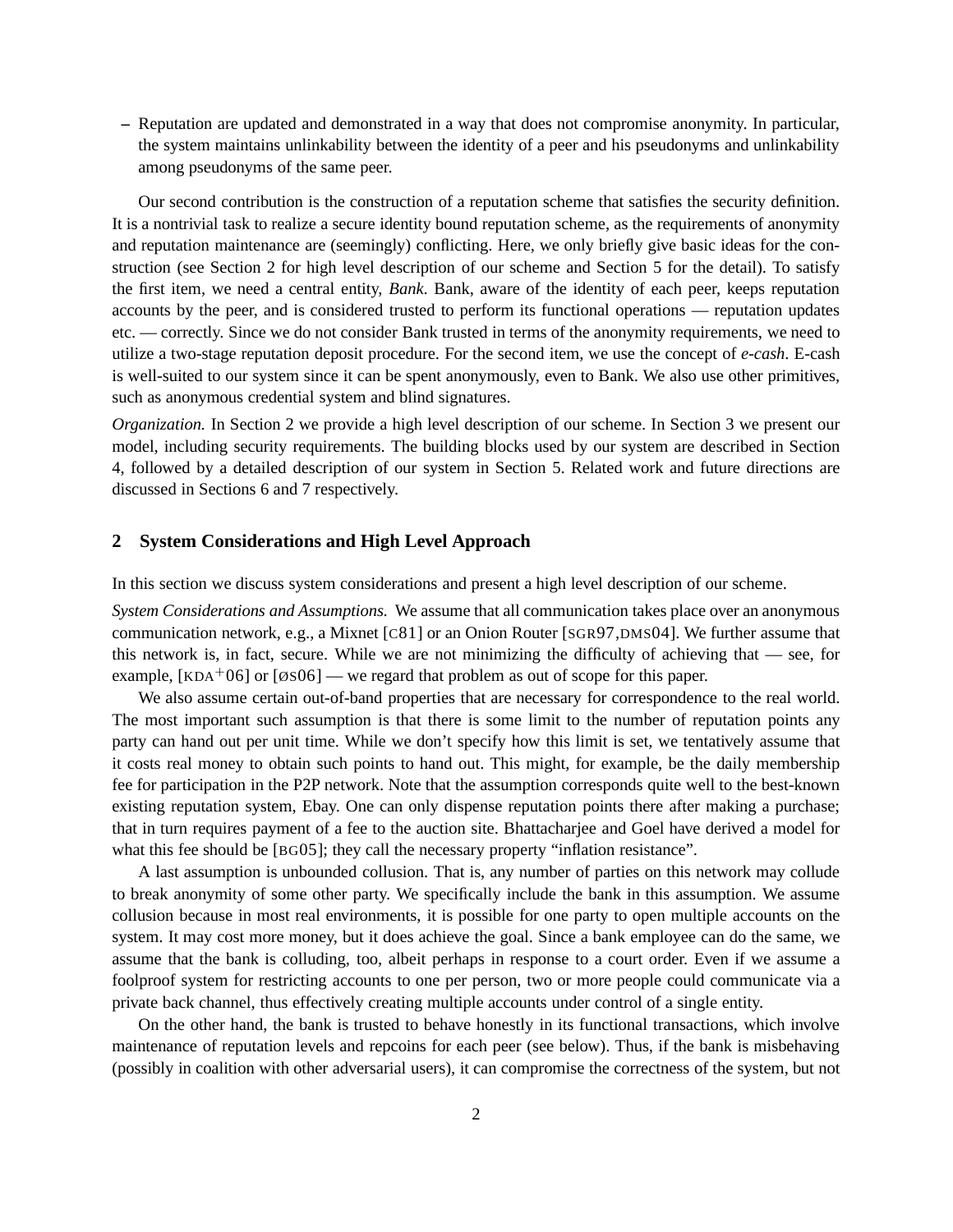

- Reputation granting process (left): (1) U withdraws a wallet W (i.e., repcoins) from the Bank B. (2) U, via  $P_U$ , awards (i.e., spends) a repcoin  $(S, \pi)$  to M. (3) M, via  $P_M$ , deposits the repcoin  $(S, \pi)$ . (4) If the deposit is successful,  $P_M$  obtains from B a blind permission  $\sigma$ . Note that  $\sigma$  is blind to B and only visible to M. (5) M deposits  $\sigma$ , and B increases M's reputation point.
- Reputation demonstration process (right): (1) M requests a credential for the group  $G_i$ . (2) If M has enough reputation count for  $G_i$ , B issues a credential cred to M. (3) By using cred,  $P_M$  proves its membership of  $G_i$  to  $P_U$ .

**Fig. 1.** Reputation granting and demonstration

the anonymity. It is possible to distribute the bank functionality among several parties in order to increase fault tolerance and reduce any trust assumptions, but we will not describe this here.

*Protocol Overview.* Bank keeps the record of each peer's reputation in the *reputation database*. As shown on the left of Figure 1, a peer U (via his pseudonym  $P_U$ ) can increase the reputation of a pseudonym  $P_M$ by giving a *repcoin*, <sup>1</sup> which is basically an e-coin. Bank manages the number of repcoins that each peer has using another database: *repcoin quota database*.

Note that M does not deposit the repcoin using his identity. This is for the sake of maintaining unlinkability between a pseudonym and a peer. If  $M$  directly deposited the repcoin, collusion of Bank and  $U$  would reveal that M and  $P_M$  are linked. In fact, this shows the difficulty of realizing a secure reputation scheme: it is not obtained by using an ecash scheme naively. To preserve unlinkability, we use a level of indirection. When  $P_M$  successfully deposits the repcoin, it gets a blind permission from Bank. The blind permission is basically a blind signature, which therefore does not contain any information about  $P_M$ . So, M can safely deposit the permission.

We chose to employ an anonymous credential system (see Section 4) to construct the reputation demonstration procedure (on the right side of Figure 1). The anonymous credential enables  $M$ , via his pseudonym  $P_M$ , to prove his membership in group  $G_i$  anonymously. Thus, unlinkability between M and  $P_M$  is maintained.

We also note that  $P_M$ , instead of revealing its exact reputation value, shows the membership of a group  $G_i$ . Demonstration of exact reputation value could allow an attacker who continuously queries for the reputation of many pseudonyms — without even needing to transact with them — to infer whether two pseudonyms correspond to the same user. To make matters worse, with Bank's collaboration, pseudonyms can be linked to a limited number of identities that have the exact same reputation value with the pseudonym. On the other hand, grouping together identities which belong to the same reputation level, makes small changes in reputation accounts invisible to other pseudonyms. Bank can still see the changes that take place in peers' reputations, but cannot link them to specific pseudonyms any more. The reputation levels (i.e., groups  $G_i$ ) are defined as a system parameter. Reputation levels are not necessarily required to be disjoint. One example would be that  $G_i$  contains peers who has more than  $2^i$  different reputation values.

<sup>&</sup>lt;sup>1</sup> If M wants to increase of reputation of  $P_U$ , they can carry out the same protocol with their roles reversed.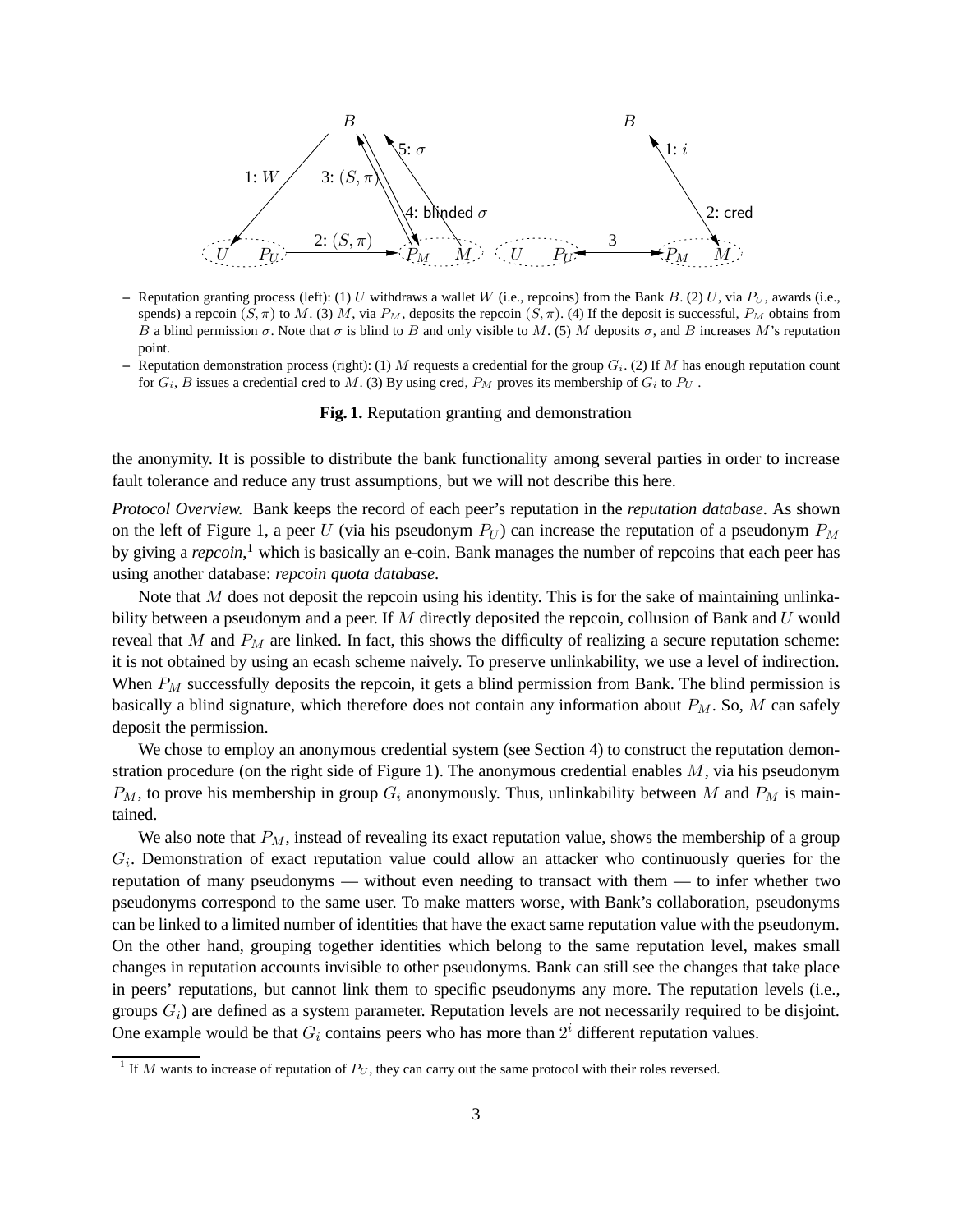*Punishing Misbehaving Parties.* When modeling the security of the system, we aim to achieve our goals (such as anonymity, no lying about reputation level, no over-awarding reputations beyond the allowed limit, etc.) by rendering a break of the security computationally infeasible (modulo some standard cryptographic assumptions). However, some security breaches are impossible to completely prevent. For example, as long as there is no central party involved on-line in each transaction, a user can always award the same reppoint twice to different parties. As another example, if anonymity and unlinkability is to be preserved, a peer with a high reputation level can always give away all his data and secret keys to another peer, allowing the latter to claim and prove the high reputation as his own. In these cases, we build into our model an incentive structure (similar to previous work, e.g., [LRSW99]), whereby such security breaches would hurt the offender. In particular, for the first case above, we require that a double awarding of a reppoint would reveal the identity of the offender (which can then lead to consequences outside of our model). For the second case, we require that in order for Alice to empower Bob, who has a lower reputation level, to prove a reputation level as high as Alice's, Alice would have to effectively give Bob her master private key. This information may be quite sensitive, especially if the private key used within the reputation system is the same one used for a public-key infrastructure outside the system.

# **3 A Model for Anonymous Reputation Systems**

In this section, we present our model for anonymous reputation systems. We first enumerate the types of entities and the operations considered in the system, followed by the security definition. The motivation and rationale for our model and choices were discussed in Section 2. We note that some of these definitions were inspired by previous work on other primitives, such as [CL01,CHL05].

# **3.1 Participating Entities**

The entities in an anonymous reputation system are as follows.

- **Peers.** Peers are the regular users of a P2P network. A peer interacts with other peers via pseudonyms of his choice and can be either a User (buyer) or a Merchant in different transactions. Peers can award reputation points to other peers (through their pseudonyms), and can show their reputation level to other peers.
- **Bank**. Bank manages information with respect to each peer's reputation (where the information is tied to actual identities — public keys — of peers, not to pseudonyms). Specifically, it maintains three databases: the repcoin quota database (denoted  $D_{\text{quot}}$ ), the reputation database (denoted  $D_{\text{rep}}$ ), and the history database (denoted  $D_{\text{hist}}$ ).

 $D_{\text{quota}}$  holds the amount of repcoins that each peer is allowed to award to other peers. When a peer withdraws a wallet of repcoins, the amount of his repcoin quota is decreased correspondingly. Bank also replenishes all the peer's account periodically, as per system parameters (for example, every day each peer can award at most 20 repcoins to others; see the discussion in Section 2).  $D_{\text{rep}}$  contains the amount of reputation points that each peer has earned by receiving repcoins from other peers. In order to prevent peers from double-awarding (awarding two peers with same-serial-numbered repcoins),  $D<sub>hist</sub>$  holds all the repcoins that are deposited.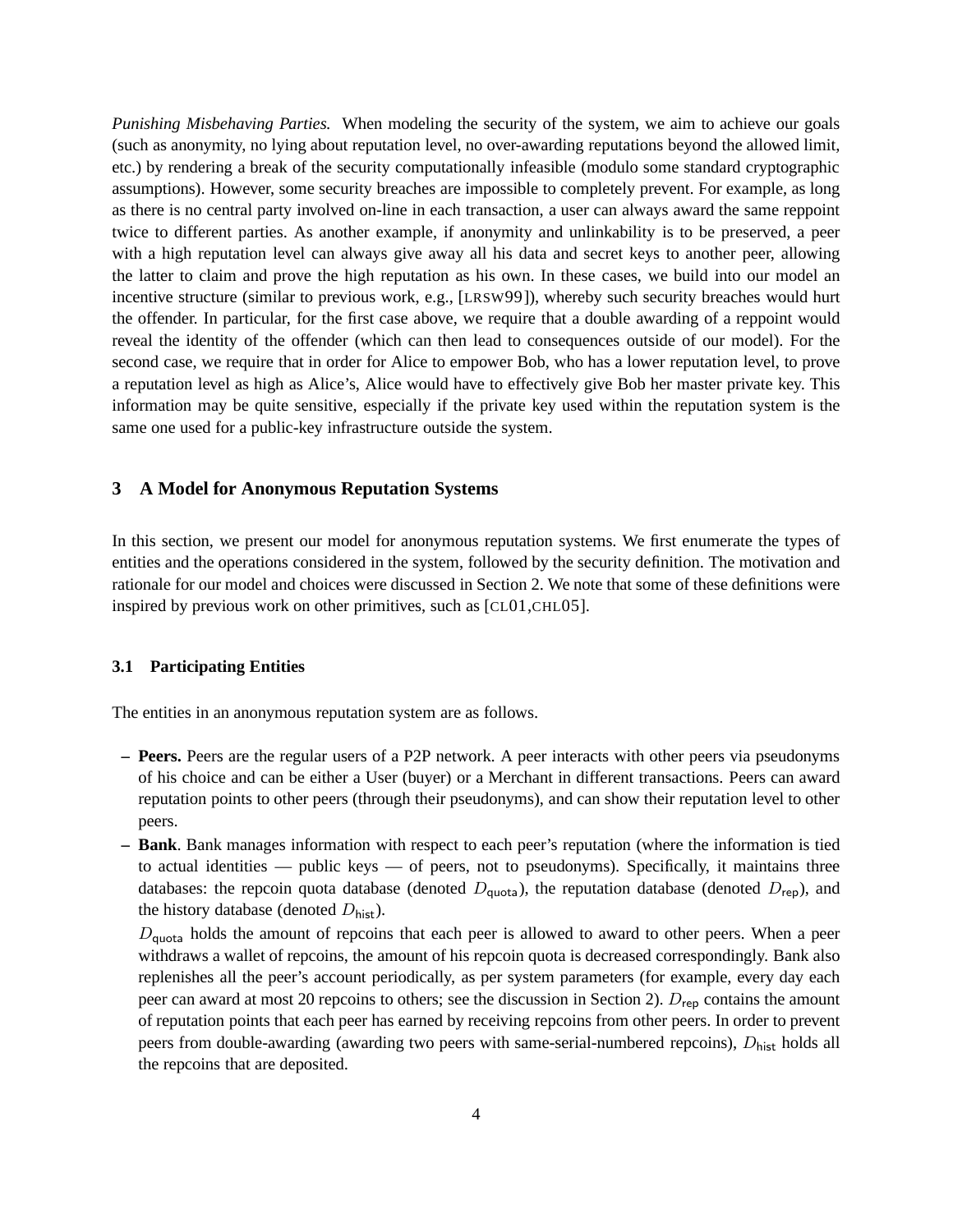#### **3.2 Operations**

The operations supported in our system are listed below. When an operation is an interactive procedure (or a protocol consisting of multiple procedures) between two entities A and B, we denote it by  $\langle O_A, O_B \rangle \leftarrow$  $Pro(I_C)[A(I_A), B(I_B)]$ , where Pro is the name of the procedure (or protocol).  $O_A$  (resp.  $O_B$ ) is the private output of A (resp. B),  $I_C$  is the common input of both entities, and  $I_A$  (resp.  $I_B$ ) is the private input of A (resp. B). We also note that depending on the setup, some operations may require additional global parameters (e.g., some common parameters for efficient zero-knowledge proofs, a modulus  $p$ , etc). Our system will need these additional parameters only when using underlying schemes that use such parameters, e.g., e-cash systems or anonymous credential systems. To simplify notation, we omit these potential global parameters from the inputs to all the operations.

- $(pk_B, sk_B) \leftarrow$  Bkeygen $(1^k)$  is the key generation algorithm for Bank.
- $(pk_U, sk_U) \leftarrow$  Ukeygen(1<sup>k</sup>) is the key generation algorithm for peers. We call  $pk_U$  the (master) public key of  $U$ , and  $skU$  the master secret key of  $U$ .
- $(P, sip) \leftarrow$  Pnymgen(1k) is the pseudonym generation algorithm for peers. The  $sip$  is the secret information used to generate the pseudonym P.
- $\langle W, D'_{\mathsf{quota}}\rangle/\langle\bot, \bot\rangle$  ← RepCoinWithdraw  $(pk_B, pk_U, n)$   $[U(sk_U), B(sk_B, D_{\mathsf{quota}})]$ . A peer  $U$  tries to withdraw *n* repcoins (in the form of a wallet W) from Bank B. Bank, using  $D_{\text{quot}}$ , checks if U is eligible for withdrawal. If so, the withdrawal is carried out and  $D_{\text{quot}}$  is changed accordingly.
- $\langle (W', S, \pi), (S, \pi) \rangle / \langle \bot, \bot \rangle$  ← Award  $(P_U, P_M, pk_B)$   $[U(sip_U^-, W, pk_U^-, sk_U^+), M(sip_M^+)]$ . A peer  $U$ (via  $P_U$ ), using his wallet W, gives a repcoin  $(S, \pi)$  to M (via  $P_M$ ). Here S is a serial number and  $\pi$  is the proof of a valid repcoin.
- $\langle \top, (D_{\mathsf{rep}}', D_{\mathsf{hist}}') \rangle / \langle \bot, \bot \rangle \leftarrow \ \mathsf{RepCoinDeposit}\ (pk_B, S, \pi)\ [M(\ P_U, s i_{P_U}, \textit{pk}_U, \textit{sk}_U), B(\ sk_B, D_{\mathsf{rep}}, \pi) ]$  $D_{\text{hist}}$ ). A peer M deposits the repcoin into his reputation account. If the repcoin  $(S, \pi)$  is valid and not double-awarded, then the coin is stored in the history database  $D<sub>hist</sub>$ , and the amount of reputation of  $pk<sub>M</sub>$  in  $D<sub>rep</sub>$  is increased by one.
- $(pk_U, \Pi_G)/\bot$  ← Identify(S, π<sub>1</sub>, π<sub>2</sub>). If a repcoin is double-awarded with (S, π<sub>1</sub>) and (S, π<sub>2</sub>), Bank can find the peer who double-awarded the coin using this operation. Here,  $\Pi_G$  is a proof that  $pk_U$  doubleawarded the repcoin with the serial number S.
- **–**  $\top/\bot$  ← VerifyGuilt(S,  $\Pi_G, pk_U$ ) outputs  $\top$  if the peer U (represented by  $pk_U$ ) indeed double-awarded the coin with the serial number S.
- $\langle C_U^l, \top \rangle/\langle \bot, \bot \rangle$  ← RepCredRequest  $(pk_B, pk_U, l)$   $[U(sk_U), B(sk_B, D_{\sf rep})].$  A peer  $U$  requests a credential that will enable U to prove to another peer that he has reputation level l. Bank B refers to  $D_{\text{rep}}$ , and if U has sufficient reputation it issues a credential  $C_U^l$ . (As discussed in Section 2, how exactly the reputation levels are defined is a system parameter).
- $\langle \top, \top \rangle / \langle \bot, \bot \rangle$  ← ShowReputation  $(P_{U_1}, P_{U_2},pk_B, l)$   $[U_1(sk_{U_1}, sip_{U_1}, C^l_{U_1}), U_2(sip_{U_2})].$  A peer  $U_1$ (via  $P_{U_1}$ ) proves to  $U_2$  (via  $P_{U_2}$ ) that he has reputation level l.

#### **3.3 Security**

In this section we define security for anonymous reputation systems.

*Adversarial Model.* We will consider two adversarial models, assuming the stronger one for the anonymityrelated security properties (unlinkability and exculpability), and the weaker one for the reputation-handling properties (no over-awarding and reputation unforgeability).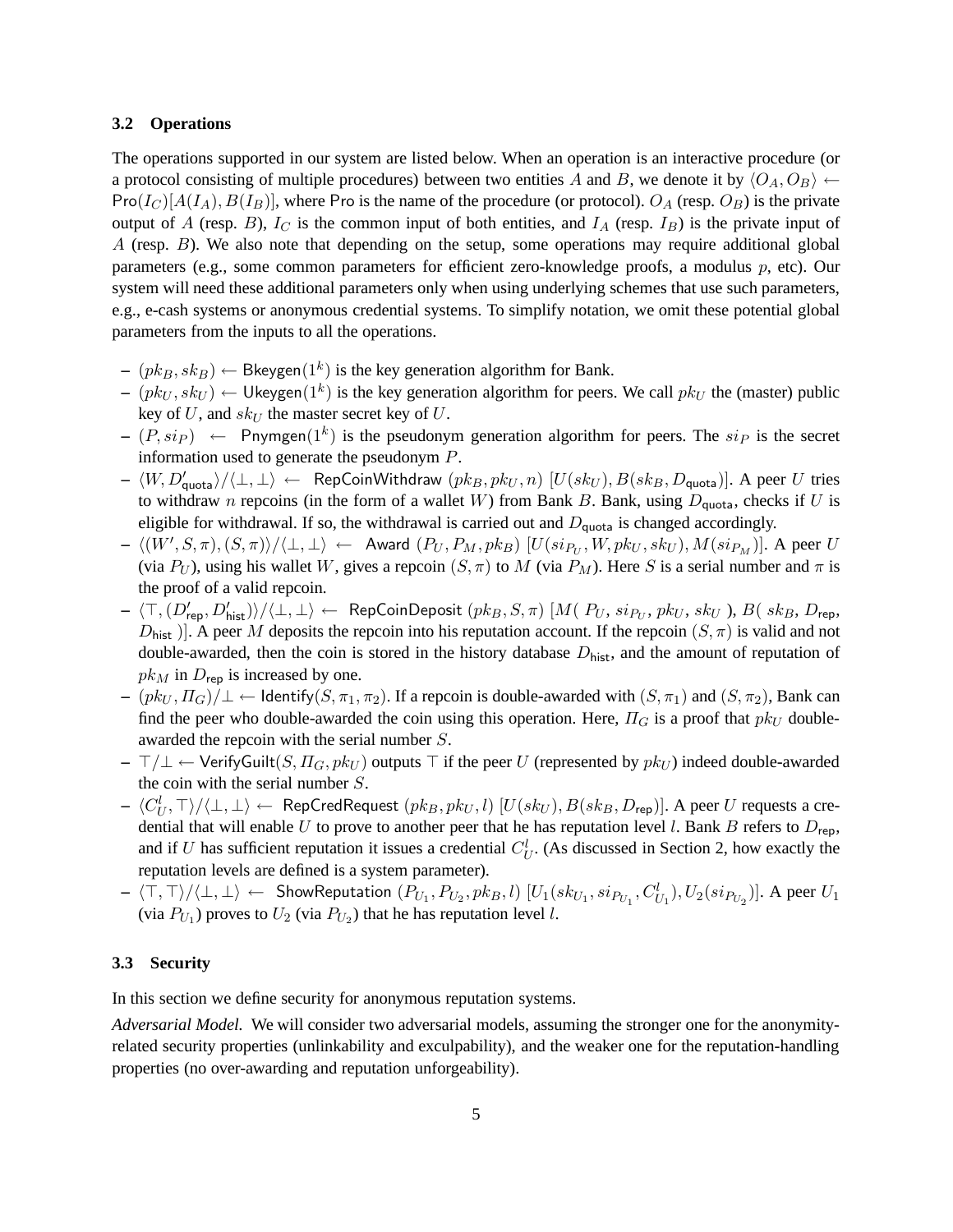For the weaker adversarial model, we assume Bank is *honest-but-curious*, that is, it follows the protocol specification correctly. All other peers may become malicious, and behave in arbitrary ways in the protocol. Adversarial parties may collude with each other, and as long as they are peers, they may decide to share any of their state or secret information with each other, and coordinate their actions; Bank may share the content of its maintained databases ( $D_{\text{quot}}$ ,  $D_{\text{rep}}$ , and  $D_{\text{hist}}$ ), but *not* Bank's secret keys (thus it is meaningful for Bank to be *honest-but-curious*, even when in coalition with other players).<sup>2</sup>

For the stronger adversarial model, we remove the honest-but-curious restriction on Bank: we assume all parties (including Bank) may be corrupted, collaborating with each other, and behaving arbitrarily.

#### **Correctness.**

- $-$  If an honest peer  $U_1$ , who has enough repcoins in his repcoin quota, runs RepCoinWithdraw with an honest Bank  $B$ , then neither will output an error message; if the peer  $U_1$ , using the wallet (output of RepCoinWithdraw), runs Award with an honest peer  $U_2$  (via his pseudonym), then  $U_2$  accepts a repcoin  $(S, \pi)$ ; if the peer  $U_2$  runs RepCoinDeposit with the honest Bank to deposit the repcoin  $(S, \pi)$  then  $U_2$ 's reputation in Bank will be increased by one.
- $-$  If an honest peer  $U_1$  runs RepCredRequest with an honest Bank and a reputation level for which he is eligible, then  $U_1$  gets a valid credential. For a valid credential  $C_U^l$ , its owner can always prove his reputation through ShowReputation $(l, C_{U}^{l}, \ldots)$  procedure.

#### **Unlinkability.**

For an adversary A who has corrupted certain parties including Bank, we say that a peer  $U$  appears consistent with a pseudonym  $P$  to  $A$ , if  $U$  and  $P$ 's owner are uncorrupted, and if the levels for which  $P$  successfully invoked ShowReputation are a subset of the levels for which  $U$  successfully invoked RepCredRequest. We now define the following two unlinkability properties:

*Peer-Pseudonym Unlinkability.* Consider an adversary who, having corrupted some parties including Bank, is participating in the system for some arbitrary sequence of operations executed by honest and by corrupted parties. Given a pseudonym  $P$  that does not belong to a corrupted party, the adversary can learn which peer owns P no better than guessing at random among all non-corrupted peers that appear consistent with P.

*Pseudonym-Pseudonym Unlinkability.* Consider an adversary who, having corrupted some peers (but not Bank), is participating in the system for some arbitrary sequence of operations executed by honest and corrupted parties. Given two pseudonyms  $P_1, P_2$  that do not belong to corrupted parties, the adversary has no advantage in telling whether  $P_1, P_2$  belong to the same peer or not. Next, consider an adversary who corrupted some peers and Bank as well. Then the above requirement should hold as long as there are *at least two* non-corrupted peers who appear consistent with both  $P_1$  and  $P_2$  (because if there is only one such uncorrupted peer, clearly both pseudonyms belong to the same one).

#### **No Over-Awarding.**

- **–** No collection of peers should be able to award more repcoins than they withdrew. Suppose that n peers  $U_1, \ldots, U_n$  collude together, and that the sum of the amount of repcoins allowed to them is N. Then, the number of different serial numbers of repcoins that can be awarded to other peers is at most N.
- $-$  Suppose that one or more colluding peers run the Award protocol with two pseudonyms  $P_{M_1}$  and  $P_{M_2}$ such that  $P_{M_1}$  gets  $(S, \pi_1)$  and  $P_{M_2}$  gets  $(S, \pi_2)$ . Then, we require that Identify $(S, \pi_1, \pi_2)$  outputs a public key  $pk_U$  and a proof of guilt  $\Pi_G$  such that VerifyGuilt $(pk_U, S, \Pi_G)$  accepts.

<sup>&</sup>lt;sup>2</sup> Note that if we allowed Bank to share its secret keys and to behave arbitrarily, it could issue more repcoins than allowed, generate reputation credentials that do not correspond to the correct reputation level, etc.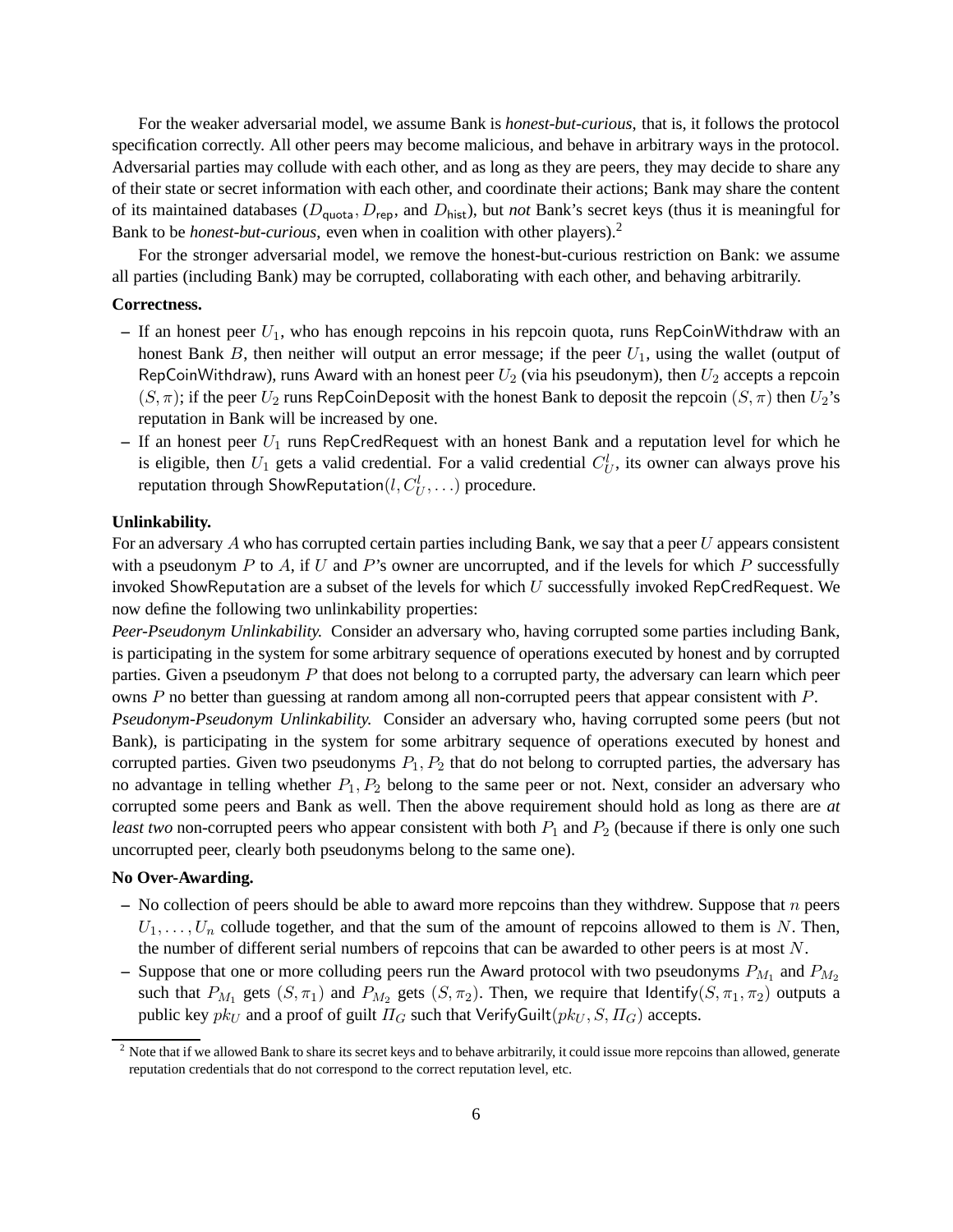**–** Each repcoin that is accepted but not double-awarded in the Award protocol increases exactly one reputation point in the database  $D_{\text{rep}}$  irrespective of the beneficiary of the repcoin. However, we don't regard it as a breach of security when a peer  $M_1$  received a repcoin but passed it to  $M_2$ , who deposited it into his reputation account; in any event, this is just another form of collusion. Another justification is that the peer  $M_1$  sacrifices one reputation point.

#### **Exculpability.**

This property is to protect the honest peer from any kind of framing attack against him. No coalition of peers, even with Bank, can forge a proof  $\Pi_G$  that VerifyGuilt $(\mathit{pk}_U, S, \Pi_G)$  accepts where  $\mathit{pk}_U$  is an honest peer U's public key who did not double-award a repcoin with the serial number S.

#### **Reputation Unforgeability.**

- **–** No coalition of peers, where l is the highest reputation level of any one of them, can show a reputation level higher than *l* for any of their pseudonyms. This implies as a special case that a single peer cannot forge his reputation.
- **–** Consider a peer U with reputation level l, who owns a pseudonym P. Suppose that some coalition of peers has empowered U with the ability to prove that P has reputation level  $l' > l$ . Let Bad be the set of peers with reputation level at least  $l'$  among the coalition (note that by the previous requirement, there must be at least one peer in Bad). Then, it must be that  $U$  can learn the master secret key of a peer  $U' \in$  Bad.

# **4 Building Blocks of our Scheme**

**Anonymous Credential Systems.** In anonymous credential systems — see, for example, [LRSW99,CL01,BCKL07] — there are three types of players: *users, organizations, and verifiers*. Users receive credentials, organizations grant and verify the credentials of users, and verifiers verify credentials of the users. Below are the supported procedures.

- $(pk<sub>O</sub>, sk<sub>O</sub>) ← AC.OKeyGen(1<sup>k</sup>)$ . Key generation algorithm for an organization.  $(pk<sub>O</sub>, sk<sub>O</sub>)$  denotes the key pair of the organization O.
- $(pk_U, sk_U) ← AC.UKeyGen(1<sup>k</sup>)$ . Key generation algorithm for a user.  $(pk_U, sk_U)$  denotes the key par of the user U. Sometimes  $sk_U$  is called the master secret key of  $U^3$ .
- $\langle (N, N\text{Sec}_{N}), (N, N\text{Log}_{N}) \rangle \leftarrow AC$ .FormNym $(pk_{O})$  [ $U(sk_{U})$ ,  $O(sk_{O})$ ]. Nym <sup>4</sup> generation protocol between U and O, where N is output nym,  $N \text{Sec}_{N}$  is secret information with respect to N, and  $N \text{Log}_{N}$ is the corresponding log on the organization side.
- $\langle$ cred $_N,$  CLog $_{\mathrm{cred}_N} \rangle$   $\leftarrow$   $\,$  AC.GrantCred $(N, pk_O)$   $[U(pk_U, sk_U, \mathsf{NSecr}_N),\, O(sk_O, \mathsf{NLog}_N)]$ . Credential granting protocol, where cred<sub>N</sub> is a credential for the nym N, and  $\text{CLog}_{\text{cred}_N}$  is the corresponding log on the organization side.

 $\langle$  ⊤, ⊤ $\rangle$  $\langle$  ⊥, ⊥ $\rangle$  ← AC.VerifyCred(pk<sub>O</sub>) [U(N, cred<sub>N</sub>), V]. Credential verification protocol.

<sup>&</sup>lt;sup>3</sup> Anonymous credential systems do not typically require a specific form for the master public and secret keys, but assume it is inherited from some PKI, where users are motivated to keep their secret key secret. In other variations of anonymous credential systems (with all-or-nothing non-transferability) there is no master public key. Our scheme can be adapted to such systems as well.

<sup>4</sup> Usually, nym and pseudonym are used interchangeably. But to avoid confusion with the term pseudonym in our reputation scheme, we stick to the term nym in anonymous credential systems.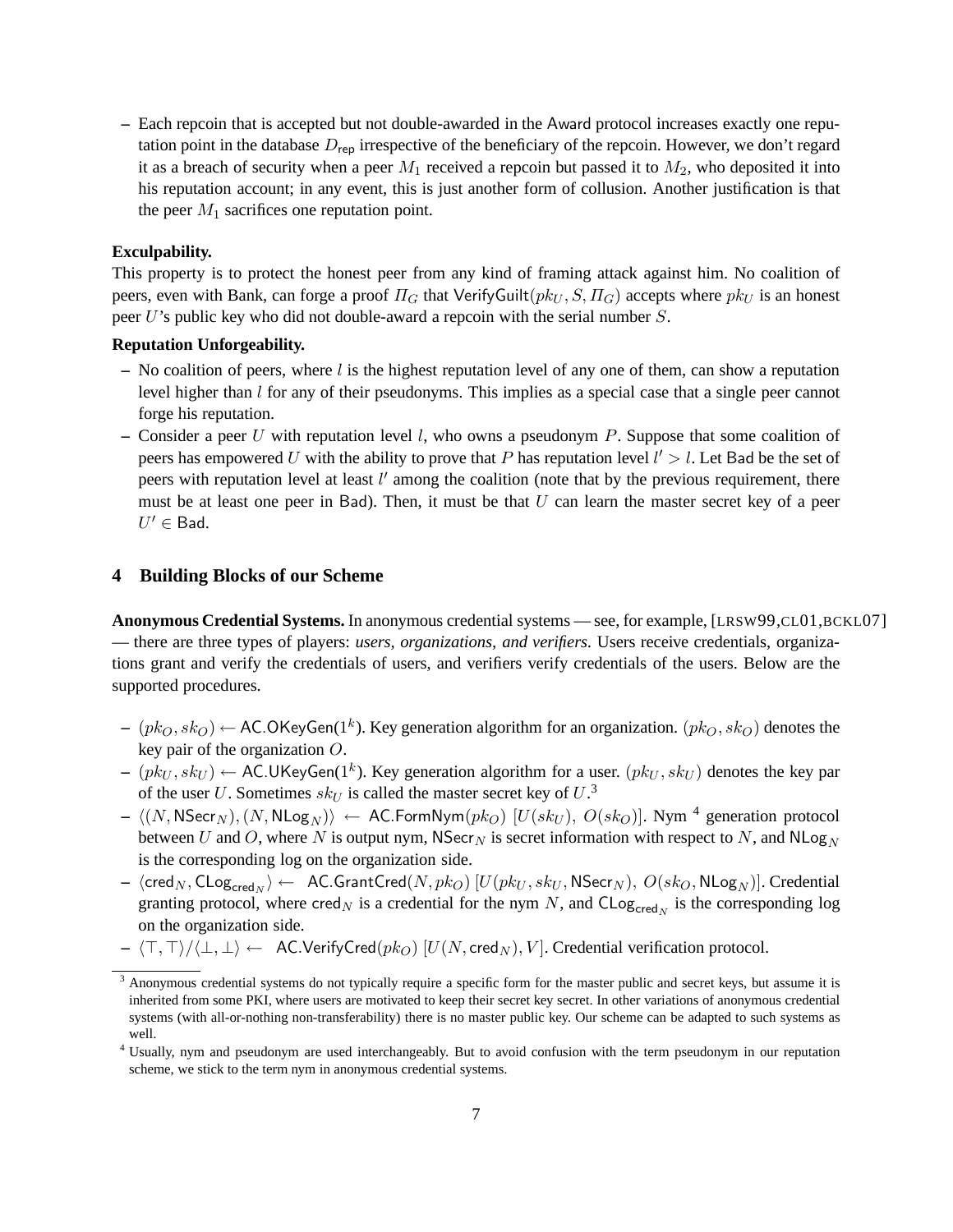$\langle \top, \top \rangle / \langle \bot, \bot \rangle$   $\leftarrow$   $-$  AC.VerifyCredOnNym  $(N, pk_O, pk_{O_1})$   $[U(N_1, \mathsf{cred}_{N_1}), O(\mathsf{NLog}_N)]$ . In this protocol, U proves to O that N is his valid nym issued by O and that cred $_{N_1}$  on the nym  $N_1$  issued by  $O_1$ .

Secure anonymous credential systems satisfy the following conditions (see [LRSW99,CL01,BCKL07] for more details): (1) *Unique User for Each Nym.* Even though the identity of a user who owns a nym must remain unknown, the owner should be unique. (2) *Unlinkability of Nyms.* Nyms of a user are not linkable at any time with a probability better than random guessing. (3) *Unforgeability of Credentials.* A credential may not be issued to a user without the organization's cooperation. (4) *Consistency of Credentials.* It is not possible for different users to team up and show some of their credentials to an organization and obtain a credential for one of them that the user alone would not have gotten. (5) *Non-Transferability.* Whenever Alice discloses some information that allows Bob to user her credentials or nyms, she is effectively disclosing her master secret key to him.

**E-Cash.** An e-cash system consists of three types of players: the *bank*, *users* and *merchants*. Below are the supported procedures (see [CHL05]).

- $(pk_B, sk_B) \leftarrow$  EC.BKeyGen(1<sup>k</sup>) is the key generation algorithm for the bank.
- $(pk_U, sk_U) \leftarrow$  **EC.UKeyGen** $(1^k)$  is the key generation algorithm for users.
- $\langle W, \top \rangle$  ← EC.Withdraw( $pk_B, pk_U, n$ ) [ $U(sk_U)$ ,  $B(sk_B)$ ]. The user U withdraws a wallet W of n coins from the bank.
- $\langle W',(S,\pi) \rangle$  ← EC.Spend $(pk_M, pk_B, n)$  [U(W),  $M(sk_M)$ ]. The user U spends a coin by giving it to the merchant M. U gets the updated wallet W, and M obtains a coin  $(S, \pi)$  where S is a serial number and  $\pi$  is a proof.
- $\langle \top/\bot, L'\rangle$  ← EC.Deposit $(pk_M, pk_B)$   $[M(sk_M, S, π), B(sk_B, L)]$ . *M* deposits  $(S, π)$  into its account in the bank B. L' is the updated list of the spent coins (i.e.,  $(S, \pi)$  is added to the list).
- $-(pk_U, \Pi_G) \leftarrow$  EC.Identify(S,  $\pi_1, \pi_2$ ). Given two coins with the same serial number, i.e.,  $(S, \pi_1)$  and  $(S, \pi_2)$ , B finds the identity of the double-spender  $pk_U$  and the corresponding proof  $\Pi_G$ .
- $-$  ⊤/⊥ ← EC.VerifyGuilt(S, pk<sub>U</sub>,  $\Pi$ <sub>G</sub>). It verifies the proof  $\Pi$ <sub>G</sub> that the user pk<sub>U</sub> is guilty of doublespending coin S.

Secure e-cash scheme satisfies the following condition: (1) *Correctness.* If an honest user runs EC.Withdraw with an honest bank, then neither will output an error message. If an honest user runs EC.Spend with an honest merchant, then the merchant accepts the coin. (2) *Balance.* No collection of users and merchants can ever spend more coins than they withdrew. (3) *Identification of double-spenders.* Suppose the bank B is honest, and  $M_1$  and  $M_2$  are honest merchants who ran the EC.Spend protocol with the adversary whose public key is  $pk_U$ . Suppose the outputs of  $M_1$  and  $M_2$  are  $(S, \pi_1)$  and  $(S, \pi_2)$  respectively. This property guarantees that, with high probability, EC.Identify( $S$ ,  $\pi_1$ ,  $\pi_2$ ) outputs a key  $pk_U$  and proof  $\Pi_G$  such that EC.VerifyGuilt(S,  $pk_U$ ,  $\Pi_G$ ) accepts. (4) *Anonymity of users*. The bank, even when cooperating with any collection of malicious users and merchants, cannot learn anything about a user's spendings other than what is available from side information from the environment. (5) *Exculpability.* When S is a coin serial number not double-spent by user U with public key  $pk_U$ , the probability that EC.VerifyGuilt $(S, \Pi_G, pk_U, n)$  accepts is negligible.

**Blind Signatures.** Blind signatures have two types of players: the *bank* and the *users*. A user requests the bank to generate a signature on a message  $m$ . Then the bank generates a signature without knowing the message m. Below are the supported procedures (see [JLO97]).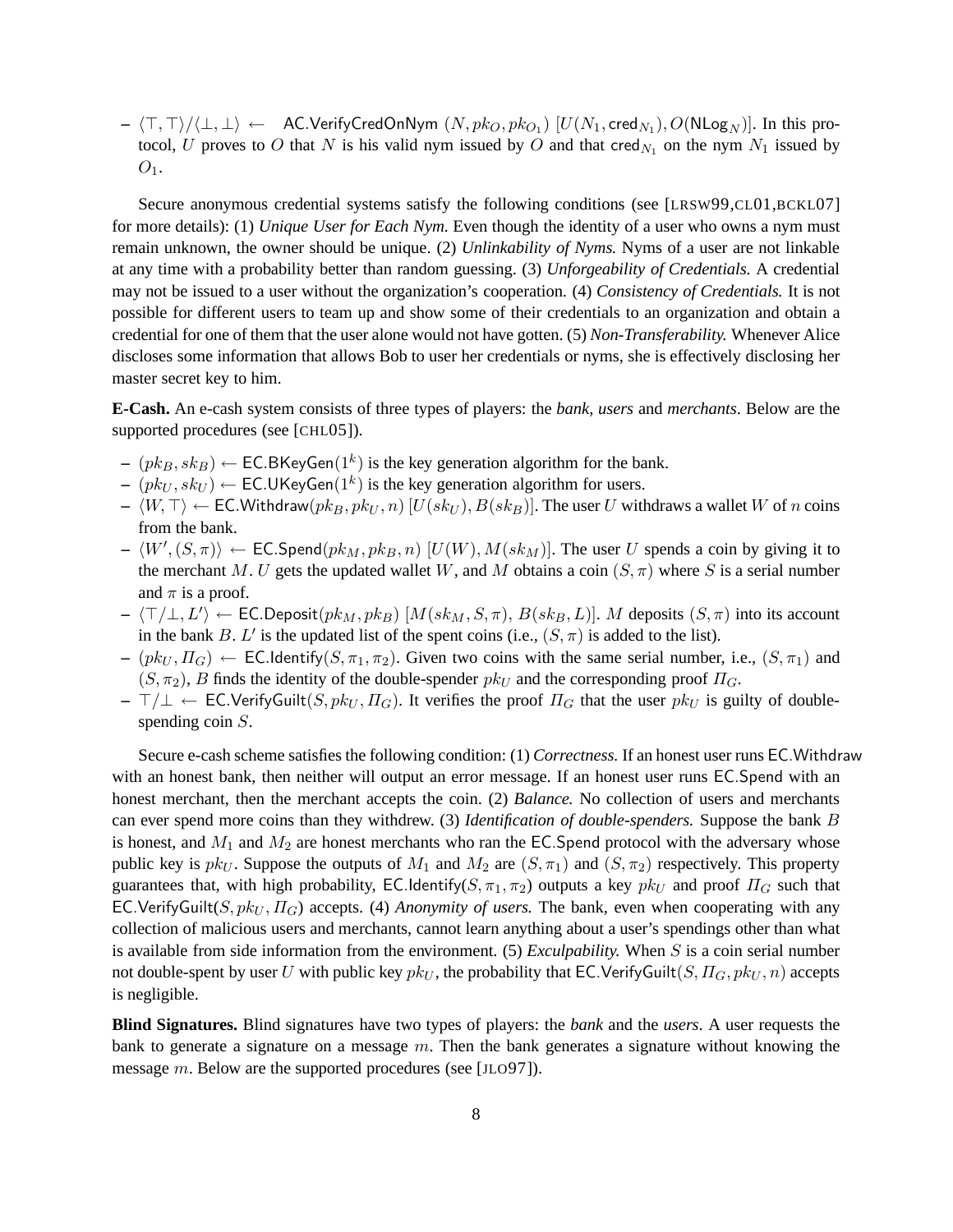- $(pk_B, sk_B) \leftarrow$  BS.KeyGen(1<sup>k</sup>). Key-generation algorithm for the bank *B*.
- $\langle \top/\bot, \sigma/\bot \rangle$  ← BS.Sign(*pk<sub>B</sub>*)[*B*(*sk<sub>B</sub>*), *U*(*m*)]. Signing protocol.
- **–**  $\top/\bot$  ← BS. Verify $(m, \sigma, pk_B)$ . Verification algorithm.

Secure blind signature scheme satisfies the following conditions: (1) *Unforgeability.* Only the bank who owns the secret key  $s k_B$  can generate valid signatures. (2) *Blindness*. The bank B does not learn any information about the message m on which it generates a signature  $\sigma$ .

#### **5 Anonymous Identity-Bound Reputation System**

In this section we describe a general scheme based on any implementation of the building blocks. See Appendix A for a specific instantiation of the scheme.

E-cash schemes will be used for the implementation of repcoins, blind signatures will be used in repcoin-withdraw and reputation-update procedures, and anonymous credential systems will be used for the reputation-demonstration procedures. As we shall see, while the first two are used in a relatively straightforward manner, the last one is used in a more complex way, since the reputation demonstration setting presents a new type of hurdle to overcome if unlinkability is to be achieved even against colluding bank and peers.

*Underlying Protocols and Requirements.* Our scheme will work with any implementation of these underlying primitives, as long as the master public and secret keys for peers in our system are of the same form as those in the underlying e-cash scheme and anonymous credential system. That is, the key generation algorithms Ukeygen, EC.UKeyGen, and AC.Ukeygen are all the same.<sup>5</sup>

Our scheme will also require a zero knowledge proof of knowledge of both the master secret key corresponding to a master public key, and the secret information of a nym's owner (which is given as an output of the AC.FormNym operation). Thus, when instantiating our scheme with specific primitives, it is useful to choose underlying primitives that admit efficient proofs of this form (as we do in the Appendix A).

**Setup.** We start with the setup procedure on Bank's side.

- Bank B executes EC.BKeyGen procedure of e-cash scheme to create a digital signature key-pair  $(pk_B, p_k)$  $sk_B$ ). This is the key-pair that will be used for creating the repcoins. Bank publishes  $pk_B$ .
- B executes BS.BkeyGen procedure of blind signatures scheme to create a blind signature key pair to be used in the Reputation Deposit procedure  $(pk_B^b, sk_B^b)$ . Bank publishes  $pk_B^b$ .
- B defines fixed reputation levels  $l_i$ , represented by a group  $G_i$ . These "reputation" groups although managed by Bank — play a role similar to the one organizations play in anonymous credential systems. For each one of these groups, Bank runs AC.OKeyGen protocol to generate public-secret key pairs  $(pk_{G_i}, sk_{G_i})$ . Bank also publishes  $pk_{G_i}$ s.
- B does the appropriate setup (if any) for the pseudonym generation. For example, this may involve selecting an appropriate algebraic group  $G_p$ .

On the peers' side, each peer  $U_i$  invokes EC.UKeyGen to create a master public-secret keypair  $(pk_{U_i}, sk_{U_i})$ .

**Operations.** As mentioned, we assume that messages are exchanged through perfectly secure channels. The system operations are realized as follows.

 $<sup>5</sup>$  As discussed in Section 2, an important part our system setup is the assumption that peers are motivated to keep their master</sup> private key secret. For this reason, it is beneficial to have the master public and private keys be part of an external PKI which is used for other purposes (e.g., signing documents) outside our system.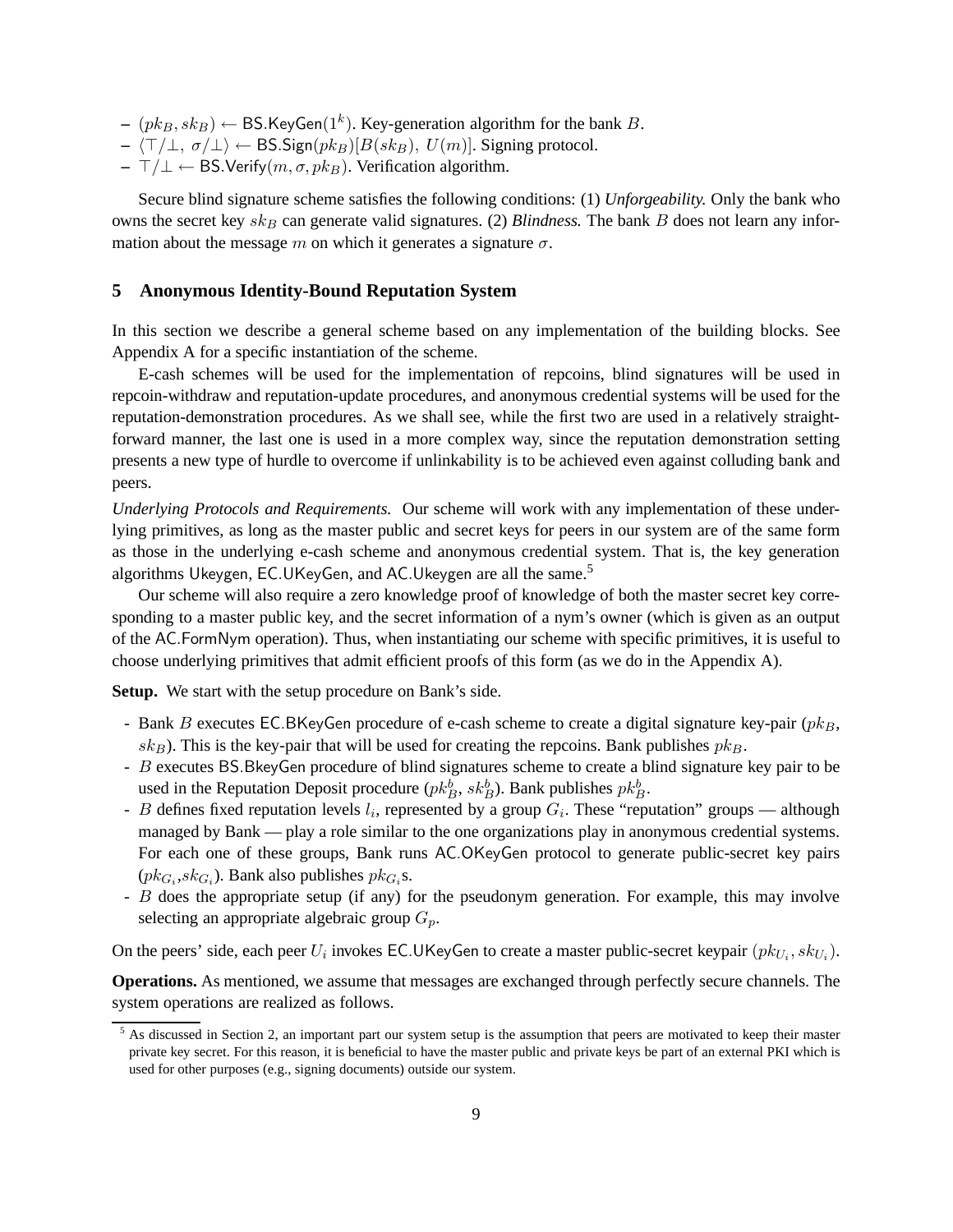*1. Generation of Pseudonyms.* Each peer generates his own pseudonyms. There is no particular structure imposed on the pseudonyms, and they need not be certified or registered with Bank (or any other entity). The only requirement is that the pseudonym generation leaves the owner with some secret information (e.g., the random string used for the generation procedure), such that possession of this information proves ownership of the pseudonym. We will also need such a proof to be executed. Thus, in principle, we can simply use a random string r as the secret information and  $P = f(r)$  as the pseudonym, where f is some one-way function, with an associated zero-knowledge proof of knowledge of the inverse of P. However, a more efficient solution is to let the pseudonym generation procedure to be a digital signature key generation, keeping the signing key as the secret information and the verification key as the pseudonym. Here, being able to produce valid signatures will prove ownership of the pseudonym, without a need for a zero-knowledge proof.

*2. RepCoin Withdrawal.* RepCoin Withdrawal takes place between Bank B and a peer U. Both U and B engage in EC. Withdraw procedure of a e-cash scheme. For simplicity purposes, we assume that a wallet  $W$ of n repcoins has been withdrawn. Since the only properties related to repcoins are anonymity of an honest withdrawer and repudiation of any double spender, the wallet can be like the one suggested in [CHL05], or n separate digital coins withdrawn through any known e-cash scheme.

*3. Reputation Award.* This procedure is executed between two pseudonyms, one (i.e.,  $P_U$ ) belonging to a peer U and one (i.e.,  $P_M$ ) belonging to a peer M. Both engage in EC. Spend protocol of a e-cash scheme. However, this protocol takes place strictly between the two pseudonyms  $P_U$  and  $P_M$  instead of involving the actual identities U and M. Thus,  $P_U$  gives a repcoin to  $P_M$ , where no information about identities of the parties involved is revealed.

*4. Reputation Update.* This protocol is invoked when a peer M wants to increase his reputation based on the repcoins that his pseudonyms have received since the last time he updated his reputation record. As previously discussed, maintaining unlinkability between a pseudonym and its owner is a crucial feature of our system. Towards this end, a single interaction for update (with a merchant presenting himself to Bank either as a peer or as a pseudonym) will not work, as we explain below.

Assume peer M wants to deposit a repcoin he received as  $P_M$  from pseudonym  $P_U$  of User U. Note that no one except M knows who is the owner of  $P_M$ . Given the fact that U knows the exact form of the repcoin he gave to  $M$ , if M tried to deposit the repcoin by presenting himself as  $M$  to Bank, a collusion of Bank and U would reveal that M is the owner of  $P_M$ . Trying to solve this by letting M "rerandomize" the repcoin in some way before depositing it presents problems for enforcing the no over-awarding requirement. On the other hand, if Reputation Update procedure was done by the pseudonym  $P_M$  of M, there would be a problem in persuading the Bank to update M's record without revealing that M is the owner of  $P_M$ .

Therefore, our Reputation Update protocol has two stages. First,  $P_M$  contacts Bank and gets a blind permission from it that shows a repcoin has been deposited and is valid. Second, M deposits that blind permission. In particular, the following procedure takes place:

4.1 Obtaining Blind Permission. Peer M executes EC.Deposit procedure of e-cash scheme using his pseudonym  $P_M$ , but here the actual deposit does not happen. Rather, if Bank B accepts the repcoin, M gets from B a blind signature on a random message. That is,  $P_M$  sends to B a repcoin that it has received. If B accepts the coin as valid,  $P_M$  chooses a random message C and gets a blind signature of  $C$ :  $\sigma_B^b$ . We call  $(C, \sigma_B^b)$  a *blind permission*.

4.2 Deposit of the Blind Permission. M sends B the permission  $(C, \sigma_B^b)$ . Then, B checks if the tuple is fresh and increases the reputation of  $M$ .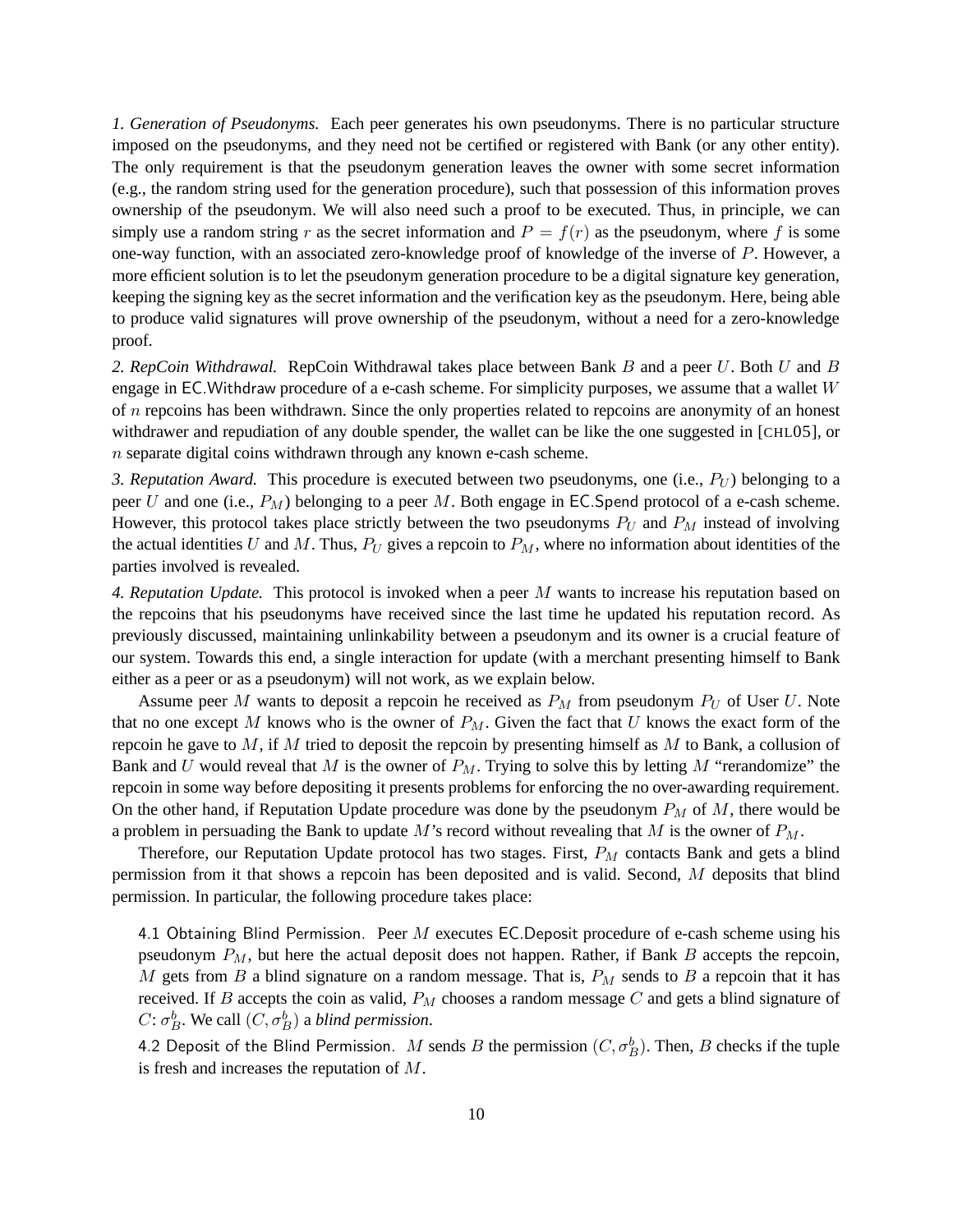*5. Reputation Demonstration.* This protocol is invoked when one peer wants to demonstrate his reputation to another peer, both interacting strictly through their pseudonyms. We will utilize predefined groups  $G_i$ corresponding to reputation levels  $l_i$ , which are managed by Bank. For a peer U who wants, via  $P_U$ , to prove his reputation level  $l_i$  to a pseudonym  $P_V$  of a peer-verifier V, the protocol proceeds as follows:

- If he has not done it before, U contacts the bank to register in the group  $G_i$  that corresponds to the desired reputation level  $l_i$ . U interacts with  $G_i$  (Bank) by invoking AC.FormNym protocol of a anonymous credential system, in order to generate a nym  $N_U^{l_i}$  $U_U^{l_i}$  for U under that group.<sup>6</sup> (U can generate as many nyms as he wants.)
- U contacts  $G_i$ , providing its master public  $pk_U$  key and a zero knowledge proof of knowledge  $\pi$  that he possesses the corresponding master secret key  $sk_U$ . U also presents  $N_U^{l_i}$  $U_U^{l_i}$  and a zero-knowledge proof  $\pi_N$  that it has been created correctly and he is the owner.
- $-G<sub>i</sub>$  checks that U is valid and that his reputation is indeed in that group (or higher), and executes AC.GrantCred to generate a credential  $C_N^{l_i}$  $\frac{d_i}{N}$  for  $N_U^{l_i}$  $_U^{\iota_i}.$
- U interacts with the verifier  $P_V$  under his pseudonym  $P_U$ .  $P_U$  proves by executing AC.VerifyCred that he possesses a credential from group  $G_i$ . Specifically,  $P_U$  proves that its owner has registered under a nym to  $G_i$  and has acquired — through that nym — a credential of membership.

### **5.1 Security**

The following theorem states the correctness and security of our general scheme.

**Theorem 1.** *If the underlying primitives (anonymous credential system, e-cash system, and blind signatures) are secure, then our scheme satisfies* correctness*,* peer-pseudonym unlinkability*,* pseudonym-pseudonym unlinkability*,* no over-awarding*,* exculpability*, and* reputation unforgeability*.*

We prove the above theorem by showing the following lemmas hold.

**Lemma 1.** *If the underlying primitives (anonymous credential system, e-cash system, and blind signatures) are secure, then our scheme satisfies* correctness*.*

**Proof sketch**: From the correctness of the secure e-cash scheme and the secure blind signture scheme, our scheme satisfies the first condition of the correctness. The correctness of the secure anonymous credential system guarantees the second condition.  $\Box$ 

**Lemma 2.** *If the underlying primitives (anonymous credential system, E-Cash system, and blind signatures) are secure, then our scheme satisfies* peer-pseudonym unlinkability*.*

**Proof sketch**: In our scheme, pseudonyms are random element. Therefore, there is no link between pseudonyms and public keys. Now, as in the definition of peer-pseudonym unlinkability, consider a sequence of arbitrary operations, a target pseudonym  $P$ , and the set  $H$  of uncorrupted Peers that appear consistent with  $P$  in terms of their reputations. Since we are assuming anonymous and secure channels, the adversary's view includes all the operations involving corrupted parties (including Bank). We claim that this view is consistent with

<sup>6</sup> Recall that there is a big difference between pseudonyms and nyms. As discussed before, Pseudonyms are public-secret keypairs, used as means to preserve peers' anonymity when involved in transactions. A nym of a peer will be associated with a particular reputation group. Bank, as the manager of the reputation groups, will be able to link the nyms with the peer identities (master public key). In contrast, unlinkability of peers and pseudonyms is maintained, as per our security definitions.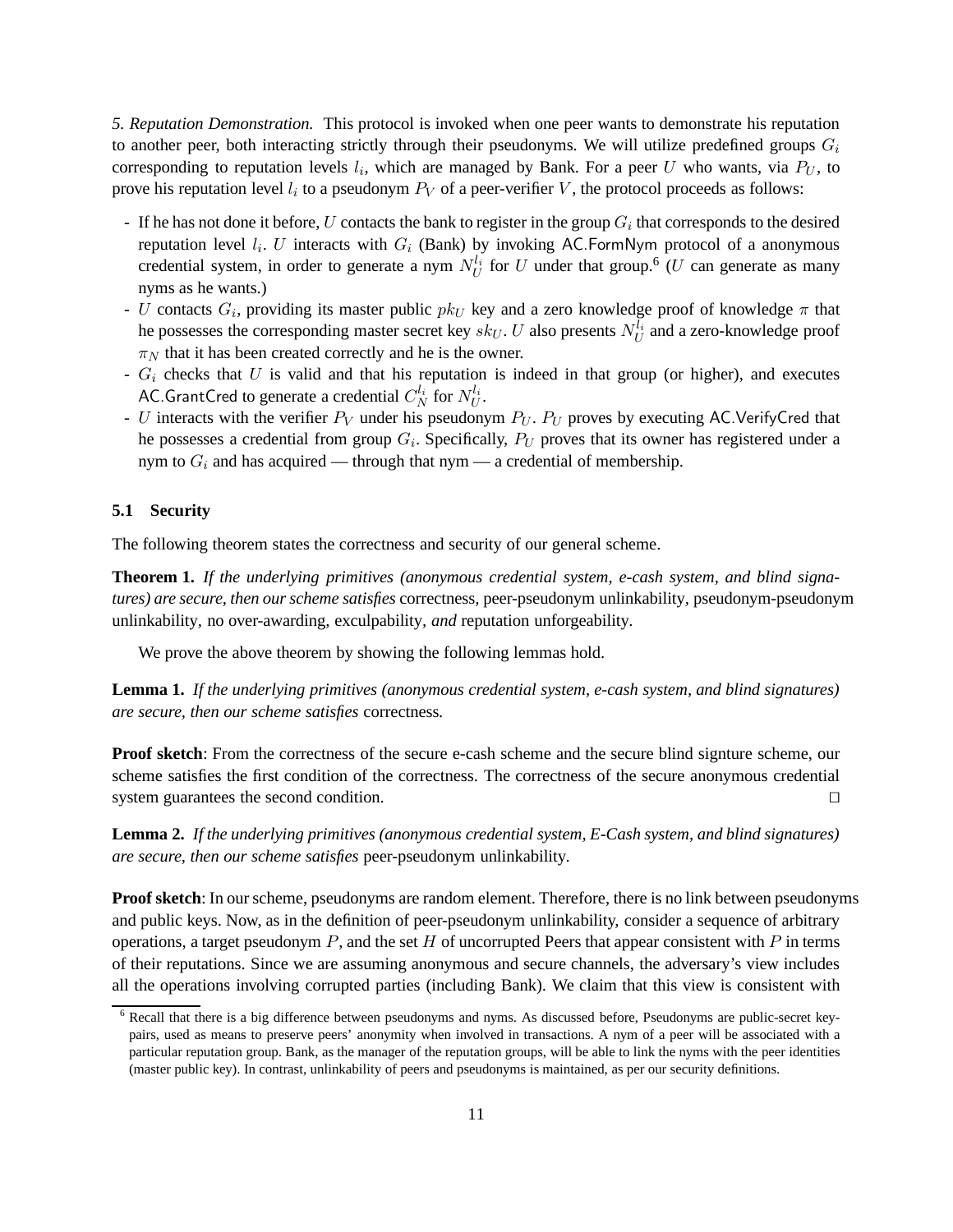the target pseudonym  $P$  belonging to any of the Peers in  $H$ . Indeed, from the anonymity of the secure e-cash scheme, Award protocols executed in the sequence between a corrupt and an uncorrupt pseudonym (whether it is P or another pseudonym), do not leak any information about the pseudonym's owner. From the blindness of the secure blind signature scheme, RepCoinDeposit protocols excuted in the sequence do not leak any information about a link between a pseudonym and the owner of the pseudonym. From the unlinkability of the secure anonymous credential system, ShowReputation protocols executed in the sequence do not leak any information about the owner of a pseudonym.

Moreover, even upon seeing the changes in  $D_{\text{rep}}$ , the adversary cannot guess the owner of the target pseudonym, since the owner may not have deposited his repcoin(s) or blind permission(s) yet.  $\square$ 

**Lemma 3.** *If the underlying primitives (anonymous credential system, e-cash system, and blind signatures) are secure, then our scheme satisfies* pseudonym-pseudonym unlinkability*.*

**Proof sketch**: As in the definition of pseudonym-pseudonym unlinkability, consider a sequence of arbitrary operations, the target pseudonyms  $P_1, P_2$ , and the set H of uncorrupted peers that appear consistent with both  $P_1$  and  $P_2$  in terms of their reputations. Since we are assuming anonymous and secure channels, the adversary's view includes all the operations involving corrupted parties.

First, consider the case where Bank is not corrupt. From the anonymity of the secure E-cash scheme, Award protocols executed in the sequence between a corrupt and an uncorrupt pseudonym (whether it is  $P_1$ ) or  $P_2$  another pseudonym), do not leak any information about the pseudonym's owner. From the blindness of the secure blind signature scheme, RepCoinDeposit protocols excuted in the sequence do not leak any information about a link between a pseudonym and the owner of the pseudonym. From the unlinkability of the secure anonymous credential system, ShowReputation protocols executed in the sequence do not leak any information about the owner of a pseudonym. Moreover, pseudonyms are random element so that there is no link between pseudonyms. Therefore, the adversary cannot tell whether  $P_1$  and  $P_2$  belong to the same peer.

Second, consider the case when Bank is also corrupt. As long as  $|H| > 2$ , the adversary cannot tell whether  $P_1$  and  $P_2$  have the same owner. Using a similar argument to that in the proof of Lemma 2, the adversary's view is consistent with the target pseudonym  $P_1$  belonging to any of the Peers in H. Likewise, the view is also consistent with  $P_2$  belonging to any peer in H. Therefore, the adversary cannot tell whether  $P_1$  and  $P_2$  belong to the same peer.  $\Box$ 

**Lemma 4.** *If the underlying primitives (anonymous credential system, e-cash system, and blind signatures) are secure, then our scheme satisfies* no over-awarding*.*

**Proof sketch**: For the first condition of no over-awarding, from the property of the identification of doublespenders of the e-cash scheme, if a peer  $U$  has double-awarded a repcoin, then Bank can identify him.

For the second condition, consider any coalition of peers where the maximum number of repcoins allowed to them is N. Then, the number of different serial numbers of repcoins that they can generate is at most N from the balance property of the e-cash scheme.

For the final condition, the honest-but-curious behavior of Bank guarantees one valid blind permission per any repcoin that is accepted but not double-awarded. Also, from the unforgeability of the blind signature scheme, no other valid blind permission can be forged. Upon receiving the perm, the honest-but-curious Bank will eventually increase exactly one reputation point.  $\Box$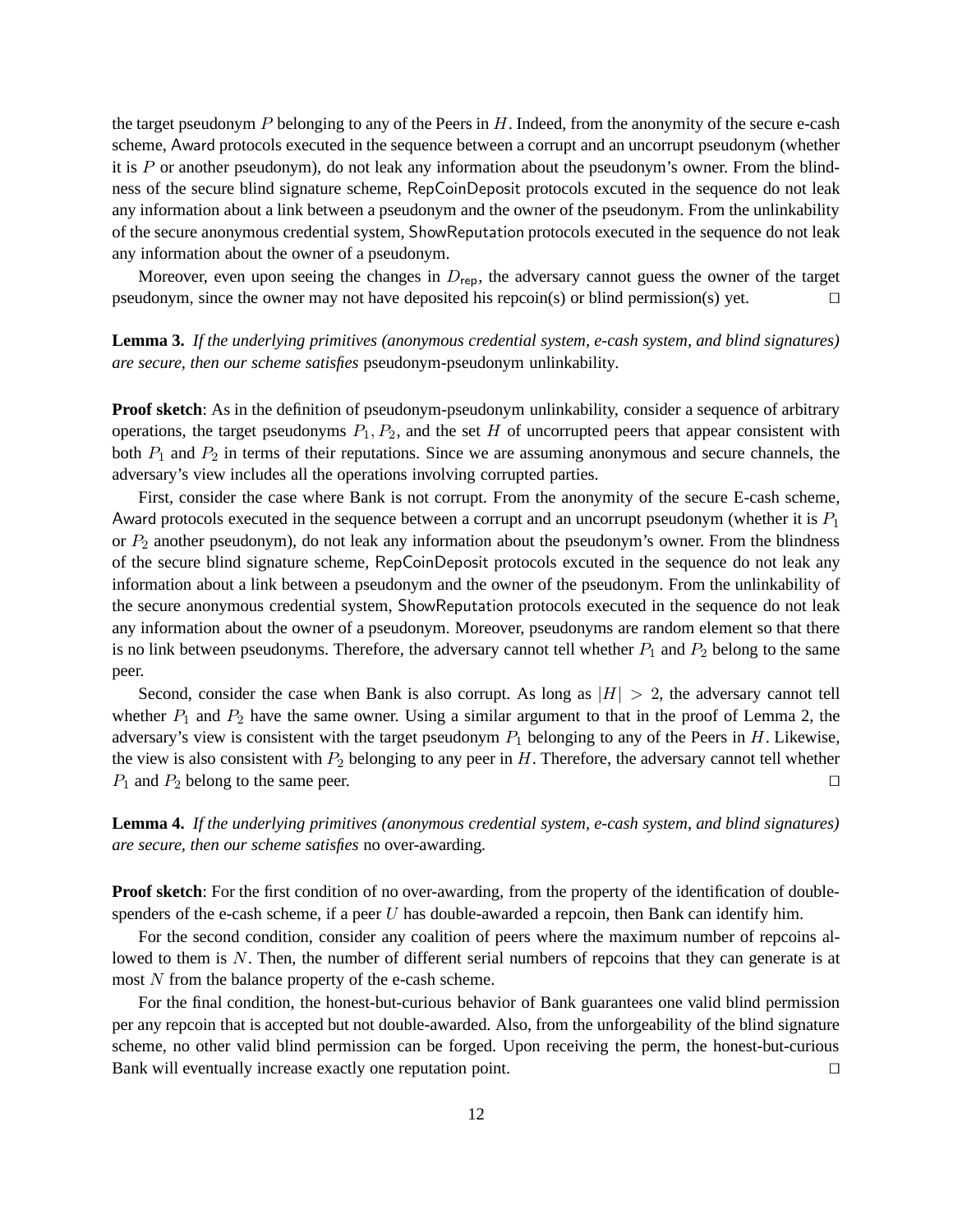**Lemma 5.** *If the underlying primitives (anonymous credential system, e-cash system, and blind signatures) are secure, then our scheme satisfies* exculpability*.*

**Proof sketch**: Simply from the exculpability of the secure e-cash scheme, our scheme satisfies the exculpability.  $\qquad \qquad \Box$ 

**Lemma 6.** *If underlying primitives (anonymous credential system, e-cash system, and blind signatures) are secure, then our scheme satisfies* reputation unforgeability*.*

**Proof sketch**: From the unforgeability and consistency of credentials of the secure anonymous credential system, our scheme satisfies the first condition of reputation unforgeability. In addition, non-transferability of the secure anonymous credential system guarantees the second condition in our scheme.  $\Box$ 

#### **5.2 Practical Issues**

In the absence of a concrete implementation, it is hard to make concrete statements about practical issues. That said, there are at least two areas that deserve further attention.

The first is that there is now a new communications path, from each party to the bank. Parties who are engaging in our protocol will need to contact the bank. This provides another channel that might be detected by, say, the attacks described in [KDA+06]. Indeed, there may exists a sort of "meta-intersection attack" [**?**]: the peer-to-peer traffic alone may not be suspicious, but it coupled with conversations with the bank might be sufficient for identification.

A second area for concern is CPU consumption. Our scheme (see Appendix A) requires public key operations; these are CPU-intensive. An attacker who has a identified a candidate participant in real-time might be able to connect to it — we are, after all, talking about peer-to-peer systems — and measure how its own communications take.

# **6 Related Work**

A number of papers have addressed the issue of reputation and privacy.

There are many papers on reputation systems for peer-to-peer networks. Most focus on building distributed reputation systems, rather than worrying about privacy; [GJA03] is typical.

The difficulty of building systems like this is outlined by Dingledine, Mathewson, and Syverson [DMS03]. They present a number of similar systems and show why bolting on reputation is hard.

A typical approach is typified by [VHM05], who incorporate privacy into their scheme. However, their system does not provide unlinkability. It also requires a trusted "observer" module for full functionality.

The work by Kinateder et al. [KP03,KTR05] is close to ours. The system in [KP03] differs from ours in two notable ways. First, its reputations are linkable. Indeed, they see this as a virtue, in that recommendations can be weighted depending on the reputation of the recommender. Second, they assume a trusted hardware module (i.e., a TPM chip) on every endpoint. In [KTR05], they describe a more general system based on UniTEC [KR03]. Reputation statements are signed by a pseudonym's private key. Unlinkability is achieved by switching public keys. Apparently, the UniTEC layer can share reputations between different pseudonyms, but the authors do not explain how this is done. Presumably, this is handled by bookkeeping at that layer. More seriously, although they assert that a trusted module is desirable but not necessary, they do not explain how that could work, and in particular how they can prevent cheating.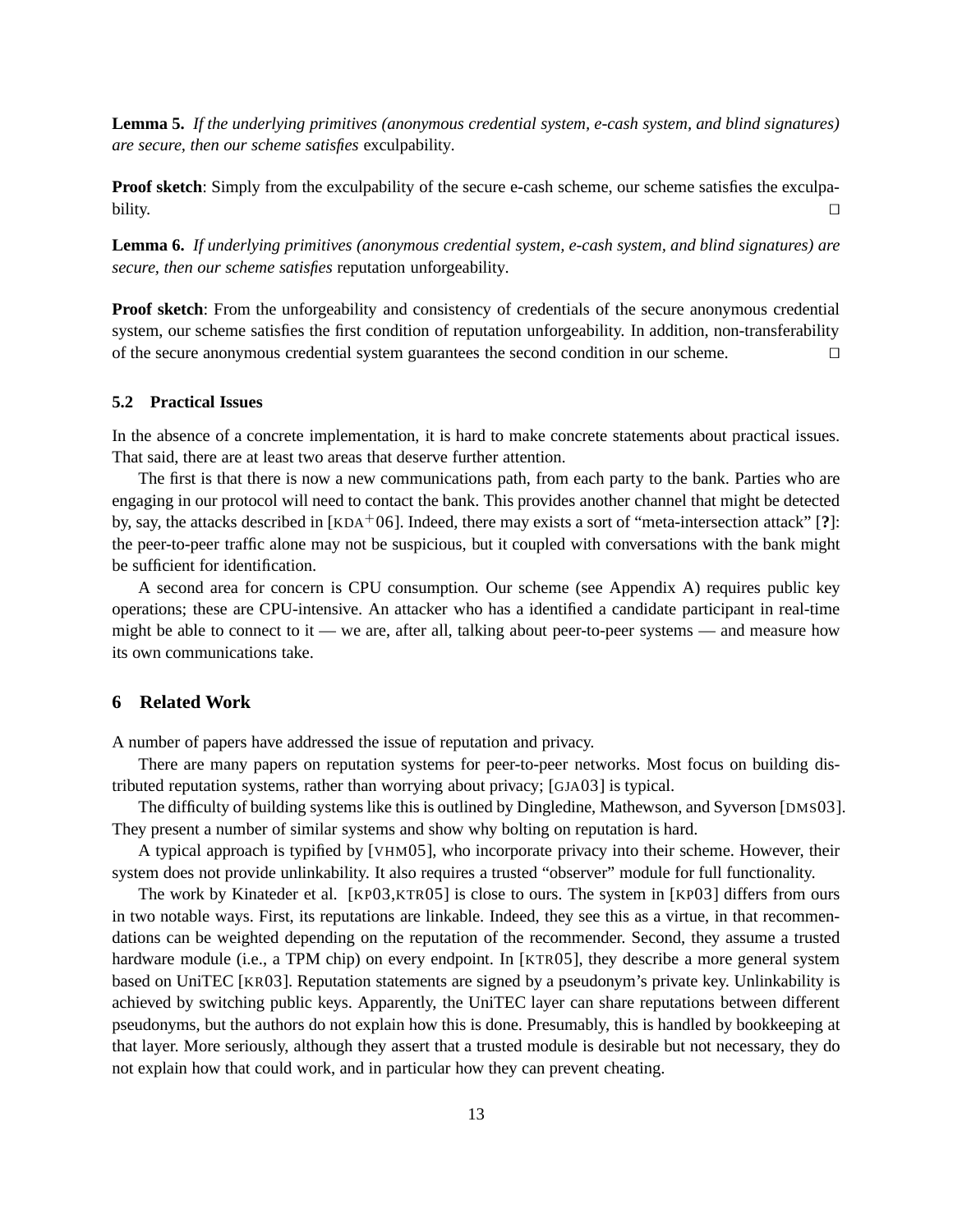Pavlov et al. [PRT04] present a system, based on secret-sharing, which has many of the same properties as ours. However, it depends on locating "witnesses", other parties with knowledge of the target's reputation. In a sufficiently-large community with a low density of interaction, this may be difficult. Furthermore, it does not provide unlinkability; witness testify about a known party's past behavior.

Another work very closely related to ours is Voss [V04] and Steinbrecher [S06]. In both of the systems, users interact with each other through pseudonyms, and reputation is strongly connected to identities. In fact, in [V04] reputation points are implemented as coins, which may have positive or negative value. However, in both cases, Trusted Third Parties<sup>7</sup> are required to ensure unlinkability between identities and pseudonyms.

There are other approaches  $[BE^+07,JKTS07]$  that deal with lack of accountability in anonymous/pseudonymous systems. Belenkiy et al.  $[BEE^+07]$  make use of endorsed e-cash to achieve fair and anonymous file sharing. In their system, however, there is another entity called the arbiter, in addition to Bank, which ensures the fair exchange of e-cash for data. Johnson et al. [JKTS07] present a protocol for blacklisting misbehaving anonymous users in Tor without the need of blocking all exit Tor nodes. However, their solution requires two central entities, the pseudonym manager and the nymble manager, whose collusion with any Tor server would reveal which user made each service request.

### **7 Future Directions**

A few interesting open problems remain.

First, our current scheme uses unit coins for reputation. That is, all reputation credits are worth the same amount. It would be nice to permit variable values; we suspect that this is easy.

More seriously, we do not have negative feedback. There is a vast difference between knowing that a seller has performed well on m transactions and knowing that that seller has performed well on m out of n. The difficulty is forcing the seller to commit to depositing a coin indicating bad behavior; most sellers know when they have done something wrong. We describe a partial solution that we have developed in Appendix B. The scheme does not satisfy the complete unlinkability requirement stipulated in our definition, as Bank knows the number of transactions a peer had interacted in as a seller (modulo this information being leaked, all anonymity requirements are preserved).

Finally, we would like to get rid of the bank, which in our scheme is trusted to maintain reputation balances correctly (though not trusted from the privacy perspective). A fully decentralized scheme would eliminate single points of failure, and would be more in keeping with a widespread, anonymous, peer-topeer network. Note that this would require two significant changes: using a digital cash scheme that does not require a central bank, and devising some other mechanism for inflation resistance.

#### **Acknowledgment**

We are grateful to Moti Yung for useful discussions regarding this work

# **References**

[BCE<sup>+</sup>07] M. Belenkiy, M. Chase, C. C. Erway, J. Jannotti, A. Küpçü, A. Lysyanskaya, and E. Rachlin. Making p2p accountable without losing privacy. In *WPES*, pages 31–40, 2007.

 $7$  In [S06] TTP appear in the form of designated identity providers.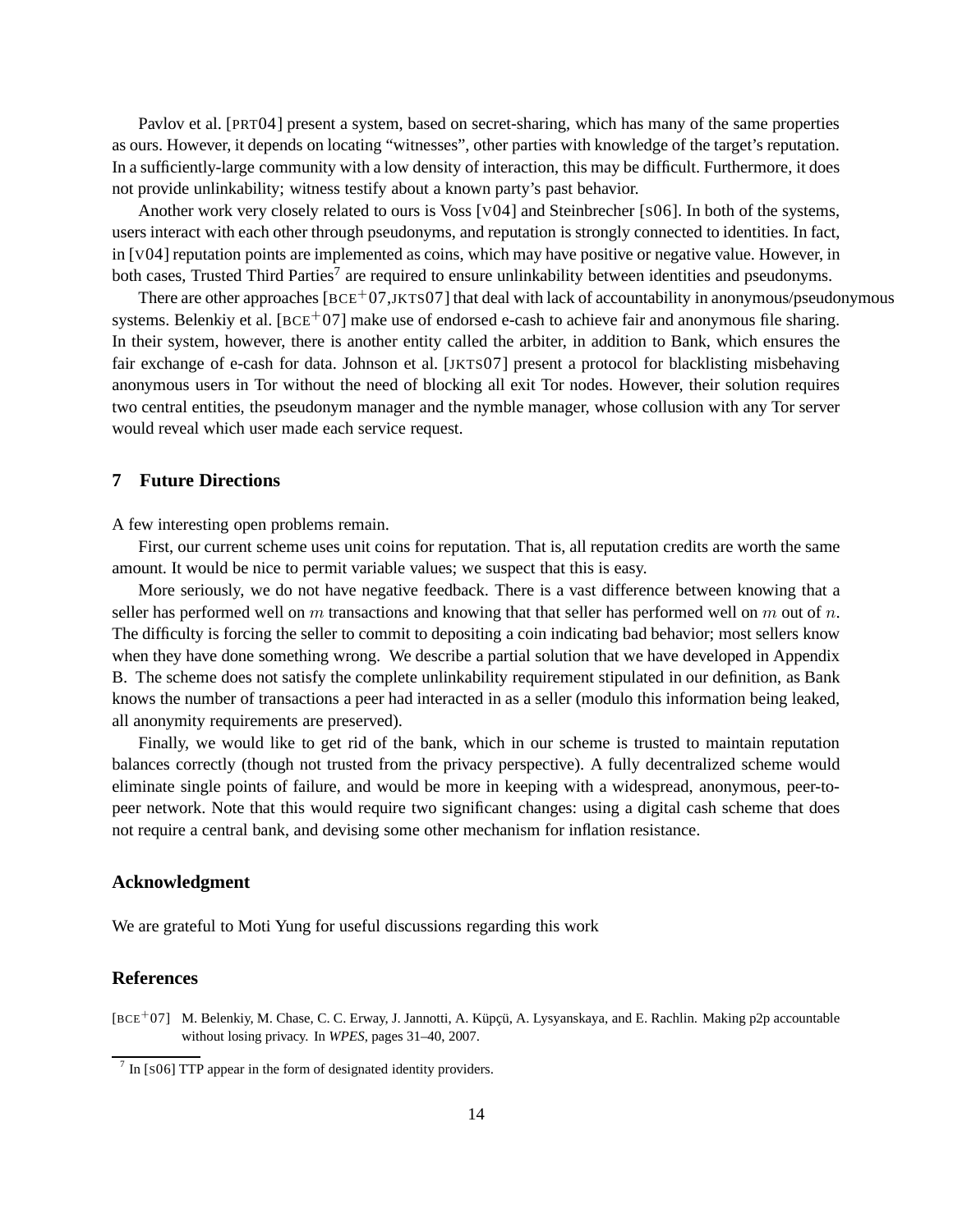- [BCKL07] M. Belenkiy, M. Chase, M. Kohlweiss, and A. Lysyanskaya. Non-interactive anonymous credentials. Cryptology ePrint Archive, Report 2007/384, 2007. http://eprint.iacr.org/.
- [BG05] R. Bhattacharjee and A. Goel. Avoiding ballot stuffing in ebay-like reputation systems. In *P2PECON '05: Proceeding of the 2005 ACM SIGCOMM workshop on Economics of peer-to-peer systems*, pages 133–137, New York, NY, USA, 2005. ACM Press.
- [C81] D. L. Chaum. Untraceable Electronic Mail, Return Addresses, and Digital Psuedonyms. *Communications of the ACM*, 1981.
- [CHL05] J. Camenisch, S. Hohenberger, and A. Lysyanskaya. Compact e-cash. In *Advances in Cryptology EUROCRYPT 2005*, volume 3494 of *Lecture Notes in Computer Science*, pages 302–321. Springer-Verlag, 2005.
- [CL01] J. Camenisch and A. Lysyanskaya. An efficient system for non-transferable anonymous credentials with optional anonymity revocation. In *Advances in Cryptology - EUROCRYPT 2001*, volume 2045 of *Lecture Notes in Computer Science*, pages 93–118. Springer-Verlag, 2001.
- [CS97] J. Camenisch and M. Stadler. Effcient group signature schemes for large groups. In *Advances in Cryptology — CRYPTO '97*, volume 1296 of *Lecture Notes in Computer Science*, pages 410–424. Springer-Verlag, 1997.
- [DMS03] R. Dingledine, N. Mathewson, and P. Syverson. Reputation in p2p anonymity systems. In *Workshop on Economics of Peer-to-Peer Systems*, 2003.
- [DMS04] R. Dingledine, N. Mathewson, and P. Syverson. Tor: The second-generation onion router. In *Proceedings of the 13th USENIX Security Symposium*, August 2004.
- [GJA03] M. Gupta, P. Judge, and M. Ammar. A reputation system for peer-to-peer networks. In *NOSSDAV*, 2003.
- [JKTS07] P. C. Johnson, A. Kapadia, P. P. Tsang, and S. W. Smith. Nymble: Anonymous ip-address blocking. In *Privacy Enhancing Technologies*, pages 113–133, 2007.
- [JLO97] A. Juels, M. Luby, and R. Ostrovsky. Security of blind digital signatures (extended abstract). In *Advances in Cryptology - CRYPTO '97*, volume 1294 of *Lecture Notes in Computer Science*, pages 150–164. Springer-Verlag, 1997.
- $[KDA+06]$  D. Kesdogan, Dakshi, Agrawal, V. Pham, and D. Rautenbach. Fundamental limits on the anonymity provided by the mix technique. In *Proceedings of the IEEE Symposium on Security and Privacy*, May 2006.
- [KP03] M. Kinateder and S. Pearson. A Privacy-Enhanced Peer-to-Peer Reputation System. In K. Bauknecht, A. M. Tjoa, and G. Quirchmayr, editors, *Proceedings of the 4th International Conference on Electronic Commerce and Web Technologies (EC-Web 2003)*, volume 2738 of *LNCS*, pages 206–215, Prague, Czech Republic, September 2003. Springer-Verlag.
- [KR03] M. Kinateder and K. Rothermel. Architecture and Algorithms for a Distributed Reputation System. In P. Nixon and S. Terzis, editors, *Proceedings of the First International Conference on Trust Management*, volume 2692 of *LNCS*, pages 1–16, Crete, Greece, May 2003. Springer-Verlag.
- [KTR05] M. Kinateder, R. Terdic, and K. Rothermel. Strong pseudonymous communication for peer-to-peer reputation systems. In *SAC '05: Proceedings of the 2005 ACM symposium on Applied computing*, pages 1570–1576, New York, NY, USA, 2005. ACM Press.
- [LRSW99] A. Lysyanskaya, R. Rivest, A. Sahai, and S. Wolf. Pseudonym systems. In *Selected Areas in Cryptography '99*, volume 1758 of *Lecture Notes in Computer Science*, pages 184–199. Springer-Verlag, 1999.
- [O92] T. Okamoto. Provably secure and practical identification schemes and corresponding signature schemes. In *Advances in Cryptology - CRYPTO '92*, volume 740 of *Lecture Notes in Computer Science*, pages 31–53. Springer-Verlag, 1992.
- [ØS06] L. Øverlier and P. Syverson. Locating hidden servers. In *Proceedings of the IEEE Symposium on Security and Privacy*, 2006.
- [PRT04] E. Pavlov, J. S. Rosenschein, and Z. Topol. Supporting privacy in decentralized additive reputation systems. In *Second International Conference on Trust Management: iTrust*. Springer, 2004. LNCS 2995.
- [S06] S. Steinbrecher. Design options for privacy-respecting reputation systems within centralised internet communities. In *SEC*, pages 123–134, 2006.
- [SGR97] P. F. Syverson, D. M. Goldschlag, and M. G. Reed. Anonymous connections and onion routing. In *IEEE Symposium on Security and Privacy*, pages 44–54, Oakland, California, 4–7 1997.
- [V04] M. Voss. Privacy preserving online reputation systems. In *International Information Security Workshops*, pages 245– 260, 2004.
- [VHM05] M. Voss, A. Heinemann, and M. Muhlhauser. A privacy preserving reputation system for mobile information dissemination networks. In *SECURECOMM '05: Proceedings of the First International Conference on Security and Privacy for Emerging Areas in Communications Networks (SECURECOMM'05)*, pages 171–181, Washington, DC, USA, 2005. IEEE Computer Society.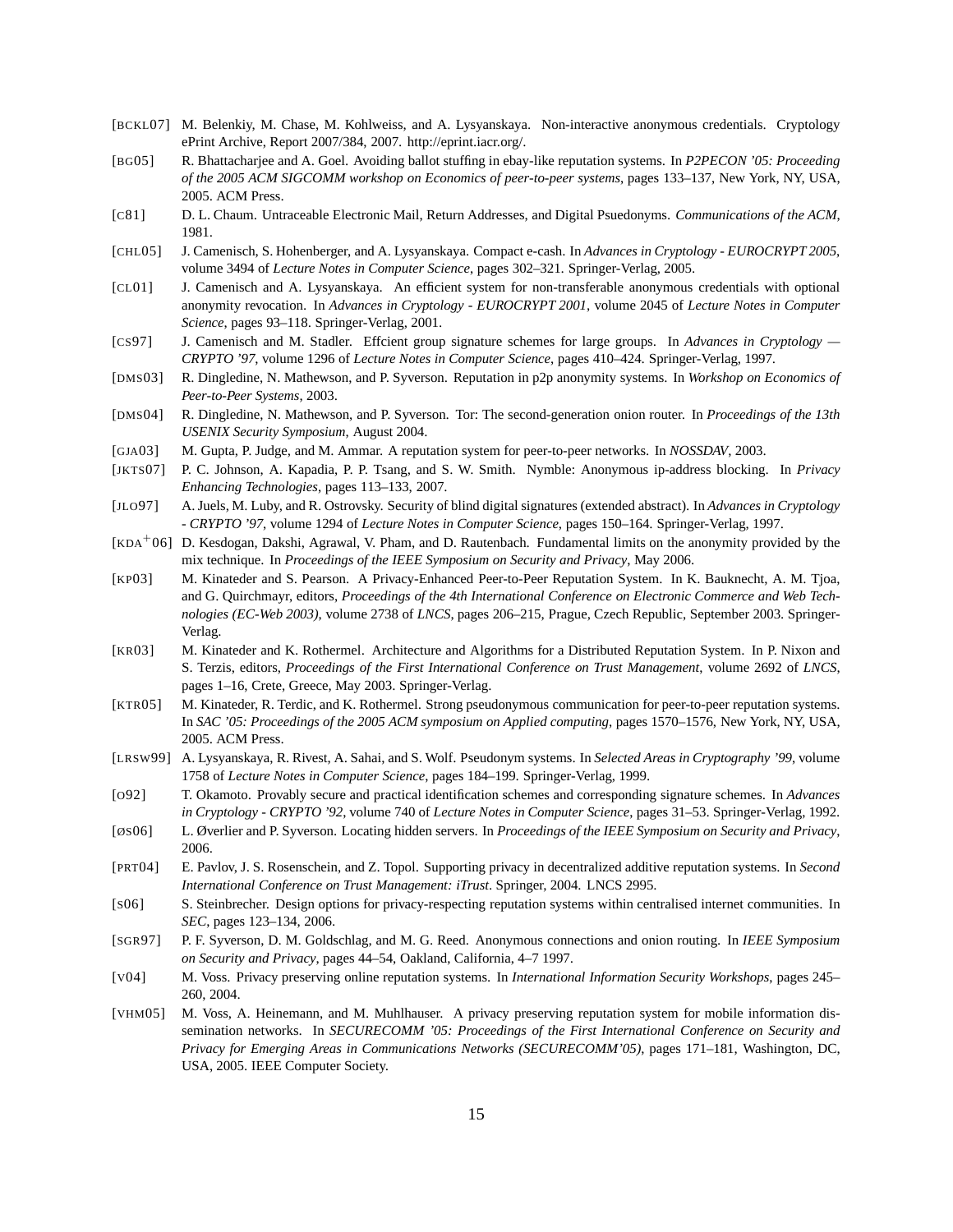#### **A An Example of Scheme Instantiation**

In this section we give a specific instantiation of our scheme, where we make use of the anonymous credential system by Camenisch and Lysyanskaya [CL01] (denoted by CL), the e-cash scheme by Camenisch et al. [CHL05] (denoted by CHL), and the blind signature scheme by Okamoto [O92] (denoted by Ok). We do so in order to present a concrete and efficient construction (we include the efficiency analysis, relying on that of the underlying primitives, with each of the operations).

# $\mathbf{Setup}(1^k)$ .

Bank  $B$  does the setup as follows:

- B executes CHL.BKeygen(1<sup>k</sup>) to generate an e-cash key pair ( $pk_B^{\text{ec}}$ ,  $sk_B^{\text{ec}}$ ), and publishes  $pk_B^{\text{ec}} = (g_{\text{ec}}, \hat{g}_{\text{ec}}, \tilde{g}_{\text{ec}})$ .
- B executes Ok. Key Gen $(1^k)$  to generate a blind signature key pair  $(pk_B^{bs}, sk_B^{bs})$  and publishes  $pk_B^{bs}$ .
- For each reputation group  $G_i$  ( $1 \leq i \leq k$ ), B executes CL.OKeyGen( $1^k$ ) to generate the anonymous credential system key pair  $(pk_B^{ac_i}, sk_B^{ac_i})$  for  $G_i$ , and publishes  $pk_B^{ac_i} = (n_{ac_i}, a_{ac_i}, b_{ac_i}, d_{ac_i}, g_{ac_i}, h_{ac_i})$ .
- B creates a cyclic group  $G_p = \langle g_p \rangle$  of order  $p = \Theta(2^k)$  where the DDH assumption holds. This algebraic group is used for pseudonym generation on the peer's side.

On the peers' side, each peer U executes CHL.UKeyGen( $1^k$ ) to obtain ( $pk_U$ ,  $sk_U$ ) = ( $g_{ec}^{x_U}$ ,  $x_U$ ), and publishes  $pk_U$ . Note that  $x_U$  will be used as the master secret key of U in the anonymous credential system (and this discrete-log based key is a reasonable choice for a more general PKI key as well).

#### **Operations.**

*1. Generation of Pseudonyms.* Each peer generates his pseudonyms locally using  $\mathbb{G}_p$ . Specifically, he chooses a random number  $r_i \in \mathbb{Z}_p$  and compute  $g_p^{r_i}$ . The value  $g_p^{r_i}$  is considered a pseudonym  $P_U^i$  of peer U.

2. RepCoin Withdrawal. A peer U executes CHL.Withdraw with Bank, and obtains a wallet W of  $2^w$ repcoins. This procedure takes  $O(1)$  exponentiations and  $O(1)$  rounds.

*3. Reputation Award.* A pseudonym  $P_U$  gives a repcoin to  $P_M$  by executing CHL. Spend with  $P_M$ . This procedure also takes  $O(1)$  exponentiations and  $O(1)$  rounds.

#### *4. Reputation Update.*

4.1 Obtaining Blind Permission. A pseudonym  $P_M$  and Bank  $B$  participate in CHL.Deposit protocol, which takes  $O(1)$  exponentiations and  $O(1)$  rounds. If CHL. Deposit accepts,  $P_M$  acquires the blind permission  $\sigma_B^{bs} = \text{Ok.Sign}(sk_B^{bs}, r_{perm})$  where  $r_{perm}$  is a random message. Obtaining the blind permission takes  $O(1)$  exponentiations and  $O(1)$  rounds.

4.2 Deposit of the Blind Permission.  $M$  (the owner of  $P_M$ ) sends  $\sigma_B^{\text{bs}}$  to  $B.$   $B$  checks if the permission  $(r_{perm}, \sigma_B^{bs})$  is fresh; if so, it increases M's reputation value. This procedure takes  $O(1)$  exponentiations and  $O(1)$  rounds.

*5. Reputation Demonstration.* Suppose that a pseudonym  $P_U$  asks  $P_M$  to demonstrate its reputation level, and that M (the owner of  $P_M$ ) wants to show to  $P_U$  that it belongs to  $G_i$ , i.e., his reputation is at least at level  $l_i$ .

- Obtaining a nym under  $G_i$ . M contacts Bank B and executes CL.FormNym with respect to  $G_i$ <sup>8</sup>. Let  $N_M^{l_i}$  be the nym that M obtained from this procedure. Note that  $N_M^{l_i}$  is of the form:  $g_{ac_i}^{x_U} \cdot h_{ac_i}^r$ . This takes  $O(1)$  exponentiations and  $O(1)$  rounds.

<sup>&</sup>lt;sup>8</sup> We use both protocol1 and protocol6 of [CL01] instead of just protocol1 to ensure the non-transferability of credentials.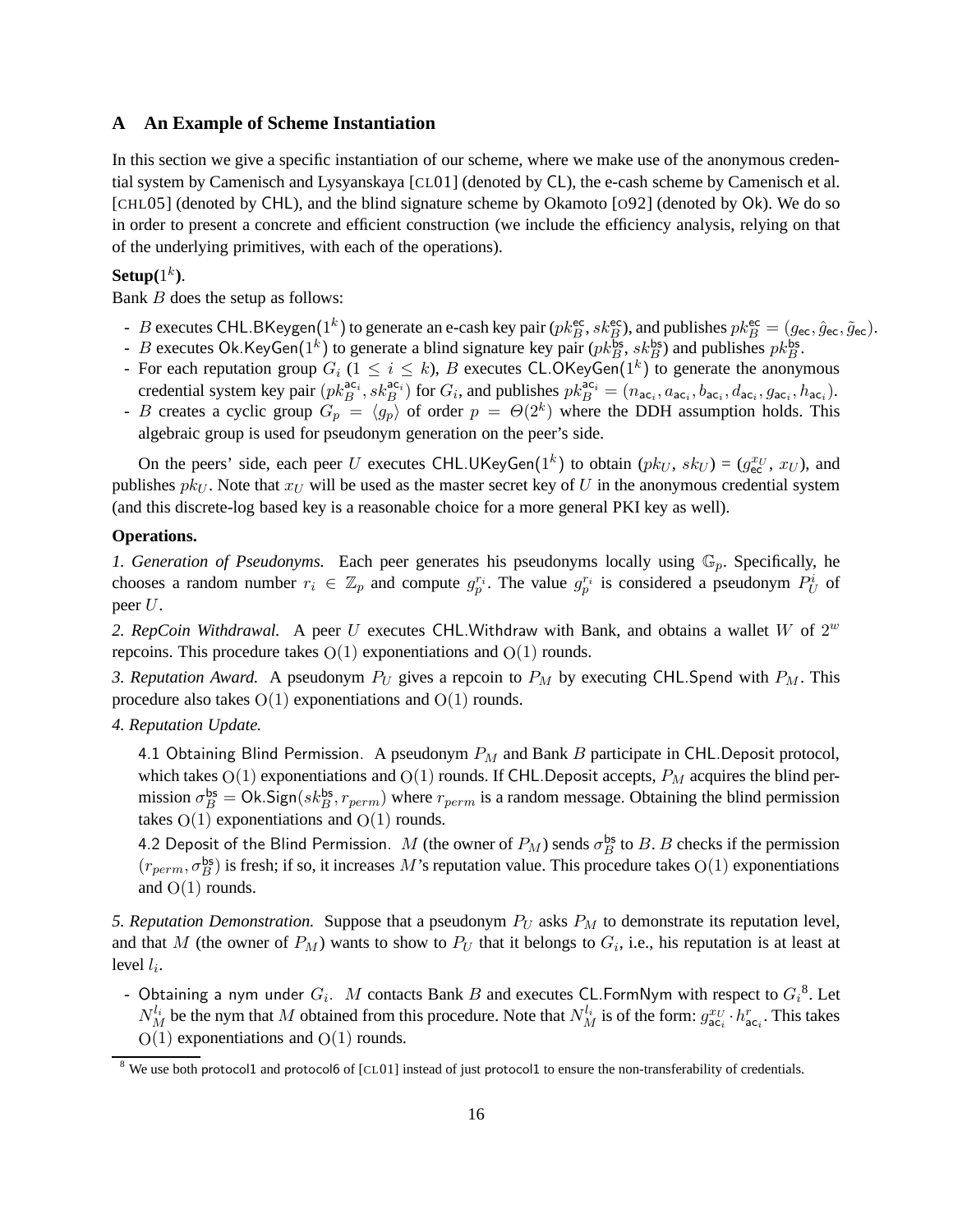- Obtaining a credential for  $G_i$ . M contacts B, and he sends B the message  $(pk_M, N_M^{l_i})$ . Then, M executes with  $B$  a zero-knowledge proof of knowledge

$$
PK\{(\alpha,\beta):pk_M=g_{\text{ec}}^{\alpha},N_M^{l_i}=g_{\text{ac}_i}^{\alpha}\cdot h_{\text{h}_i}^{\beta}\}.
$$

This takes  $O(1)$  exponentiations and  $O(1)$  rounds.

Now,  $B$  verifies the proof. If the proof is verified so that  $M$  is eligible for a credential of the group  $G_i, B$ executes the CL.GrantCred (protocol4) with respect to  $G_i$ . Let  $C_{l_i}$  be the output credential. This takes  $O(1)$  exponentiations and  $O(1)$  rounds.

Showing reputation using the credential.  $P_M$  contacts  $P_U$  and executes CL.VerifyCred (protocol3) with respect to  $G_i$  to prove that owner of  $P_M$  has a credential for the group  $G_i$ . This takes  $O(1)$  exponentiations and  $O(1)$  rounds.

### **B Negative Reputation**

As we mentioned in Section 7, the main difficulty in supporting negative repcoin feature lies in making sure that awardees must deposit the repcoin they received even if it is a negative one. In this section, we describe our approach to overcome this difficulty and its drawbacks.

- **–** Reputation of a peer reflects his behavior *only as a seller*. Although this is a drawback of our approach, we note that recently eBay also changed their policy so that reputation considers only seller-side behavior. They found that misbehaving sellers used negative reputation to retaliate against complaining buyers.
- **–** In our approach, each peer has two types of reputation value: positive and negative. We choose not to keep a single-type reputation value that sums up all the received repcoins, because it is more meaningful to keep separately positive and negative reputation values.
- **–** There are two types of repcoins: buyer-repcoin and seller-repcoin. Accordingly, Bank maintains two types of repcoin quota database. As you can see later, now repcoins are mutually exchanged before the transaction starts, which implies many more seller-repcoins than buyer-repcoins are needed; to reflect this we put different restrictions on the two quota databases. Specifically, each peer can withdraw at most  $N_B$  buyer-repcoins and at most  $N_S$  seller-repcoins where  $N_S \gg N_B$ .
- **–** We stress that only buyer-repcoins have a positive or negative value. Seller-repcoins have no value, and it is used only for forcing sellers to depsoit buyer-repcoins. A buyer decides the value of a buyer-repcoin  $(S, \pi)$  after he has carried out transaction with a seller. Specifically, when the buyer is not satisfied by the seller's behavior, he says to Bank, "The buyer-repcoin  $(S, \pi)$  is negative". When the seller (his pseudonym) deposits the coin, Bank will notice that the coin is negative; to make this possible, we put another restriction that buyer-repcoins can be deposited only after specified amount of time period, which maybe defined as a system parameter. This can be accomplished by Bank changing the keys periodically. For simplicity, we assume that all peers adheres to this restriction from here on.

**Operations.** In this section we only describe operations that are modified to incorporate negative reputation feature. When necessary, we assume that peers  $U$  and  $M$  carry out transaction their pseudonyms  $P_U$  and  $P_M$  respectively.

<sup>&</sup>lt;sup>9</sup> This proof can be parsed as "I know the exponent  $\alpha$  and  $\beta$  that was used in generating  $pk_M$  and  $N_M^{l_i}$ ". See [CS97,CL01] for more detail. The proof can be regarded as an authentication procedure.